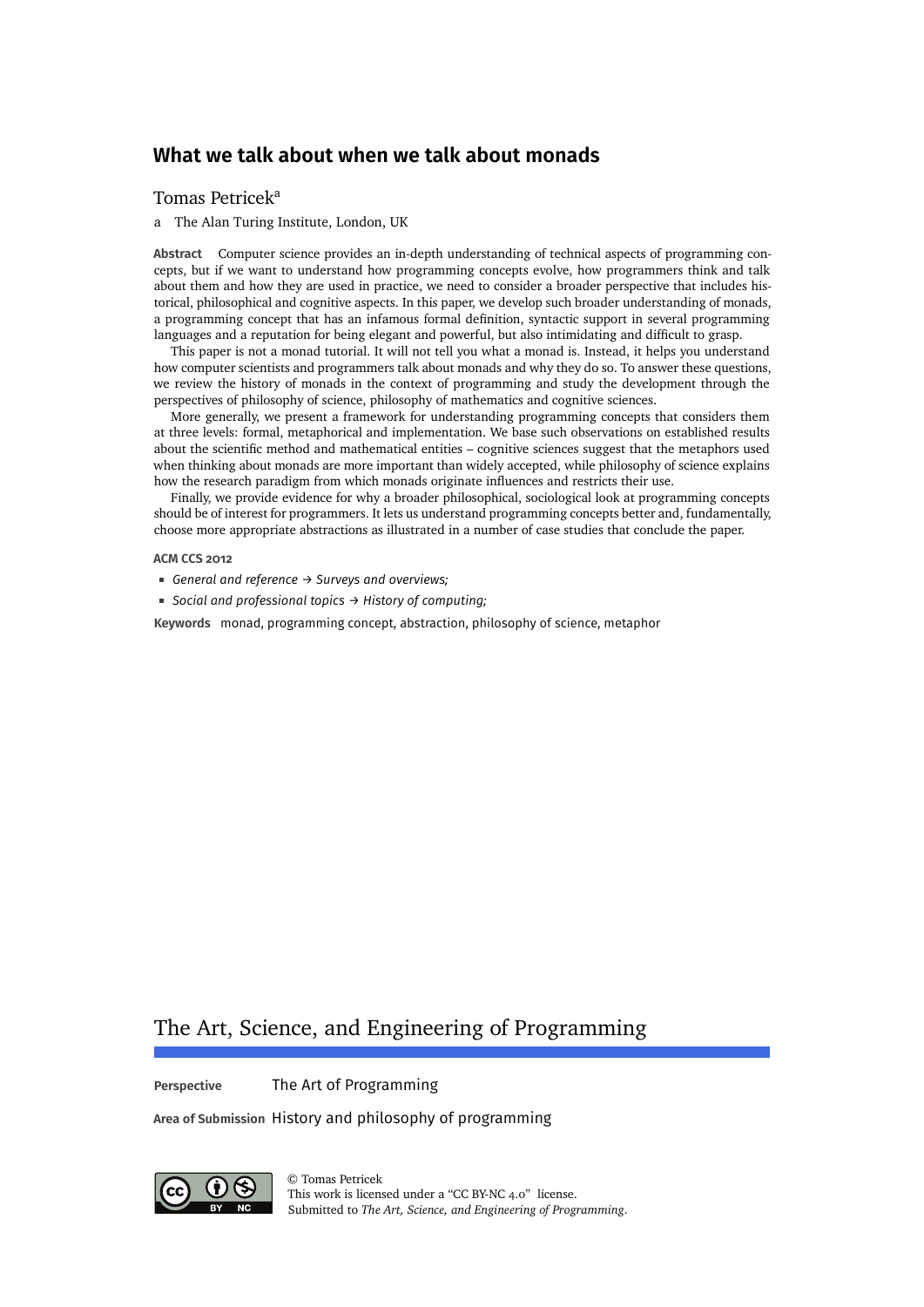# **1 Introduction**

*"A monad is just a monoid in the category of endofunctors. What is the problem?"* This quote has been intended as a joke [\[23\]](#page-22-0), but it, surprisingly well, captures the paradoxical nature of how we talk about monads. Monads have a precise and succinct category theoretical definition that formally defines exactly what a monad is. Yet, this definition does not help you understand monads. It does not explain how and why they are useful in programming and, in some cases, excludes use cases that the community considers as monads. The quote also alludes to the belief that formal mathematical treatment of a programming concept leads to an ideal kind of knowledge about programming. Once you know that a monad is a monoid in the category of endofunctors, you know all there is to know.

You might want this paper to answer the question "What is a monad?", but that would make it just another monad tutorial. Instead, I will answer the question you should have asked instead, "What do authors really say when they talk about monads?" The answer situates monads, and writing about monads, within the disciplines of cognitive science, philosophy of science and mathematics. This paper reviews some explanations of monads, but it *does not* explain monads. Instead, it helps you gain a deeper understanding using a number of important, and often neglected, perspectives.

- We look at how monads are taught (Section [2\)](#page-2-0) from the perspective of cognitive sciences. This teaches us that metaphors play an important role in understanding monads and are not a kludge employed by bad monad tutorial writers.
- We review how monads are used in academic literature (Section [3\)](#page-8-0) and use the idea of research paradigms from philosophy of science to explain why some questions are asked and some are ignored.
- Looking at how monads are used by programmers in practice (Section [4\)](#page-10-0), we trace how the notion of monad evolves. Although the formal definition stays the same, the uses of monads and the intuition behind them shifts and the meaning of a monad changes in a broader socio-technical sense.
- We briefly consider how monads are talked about in the community of programmers (Section [5\)](#page-14-0). This provides an additional evidence that the narrow technical perspective does not explain why and how monads are used.
- We conclude by looking at three concrete cases where monads were used in a way that later publications dismissed as incorrect (Section [6\)](#page-15-0). We argue that those could have been prevented if the metaphorical, philosophical and social understanding of monads, presented in this paper, was taken into account.

More generally, this paper provides foundations for a broader understanding of programming concepts that integrates formal and technical views with reflections obtained through cognitive sciences and philosophy. We argue that this is important not only to get a more complete understanding, but also for avoiding concrete problems when using programming concepts in practice.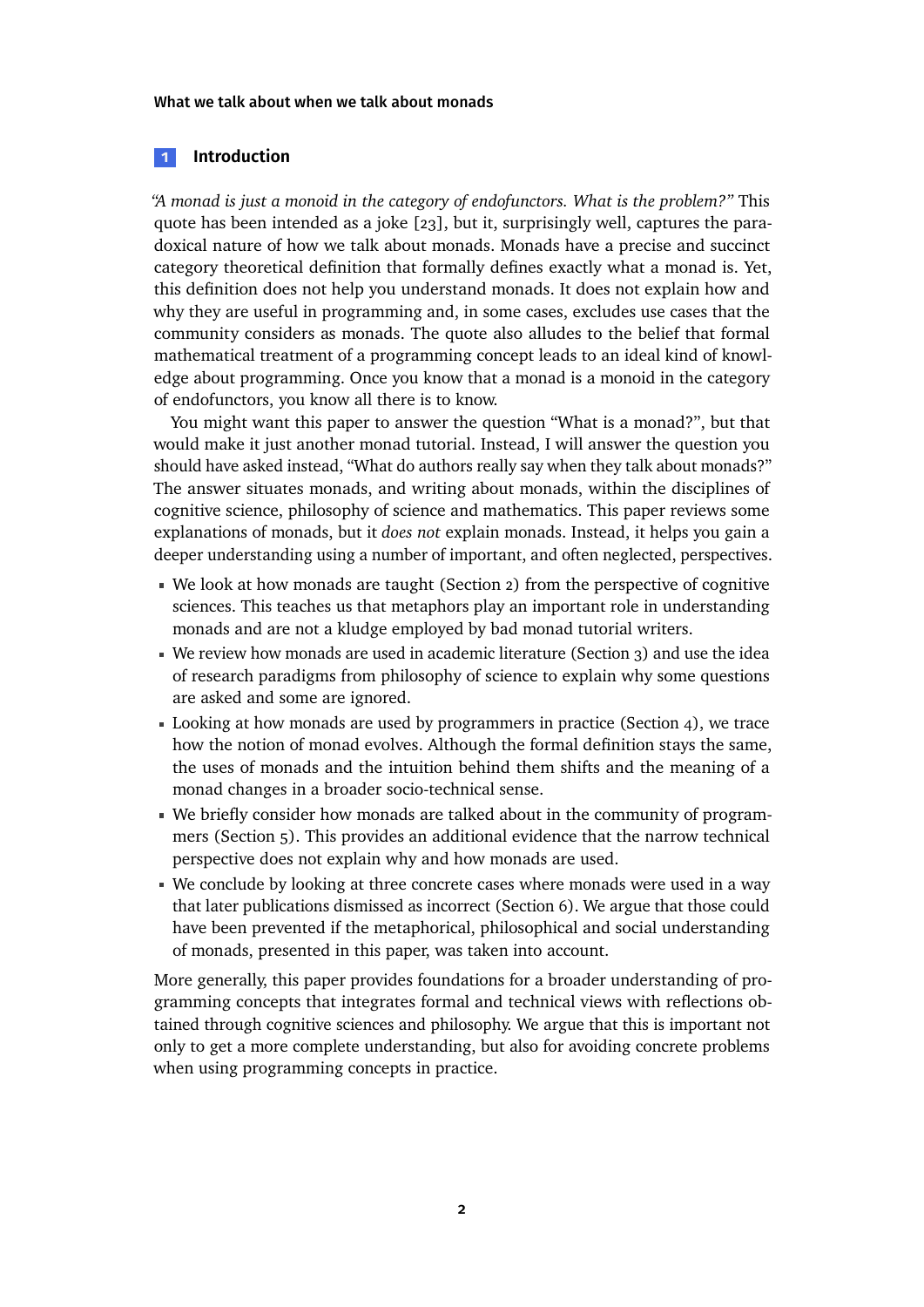# <span id="page-2-0"></span>**2 Teaching and understanding monads**

We start by briefly reviewing how monads are presented in academic literature and programming tutorials. The focus is on exemplifying how authors typically talk about monads, rather than on introducing monads in this paper. The side notes that authors make about monads reveal how monads are understood and the subtle transitions between mathematics and programming hint at the research paradigm in which much of work involving monads is grounded.

A typical introduction to monads links the concept to its formal origin. We follow this narrative in the next section and start with category theory. It is worth noting that this is what historians call an "internal history" – a history told within the discipline of computer science. A historian would aim to trace exactly how much influence category theory had on the development of the concept of a monad in programming. In contrast, a computer scientist might emphasize the historical link with category theory as an additional argument for a broader importance of the concept.

### <span id="page-2-2"></span>**2.1 From category theory to programming**

Monads were introduced by Godement [\[15\]](#page-21-0) in algebraic topology in 1958. They became referred to as *standard construction* and *triples* before Saunders MacLane [\[32\]](#page-22-1) popularized the name *monad* and also introduced the phrase *"a monad is a monoid in the category of endofunctors"*. The following definition of a monad is taken from a paper by Moggi [\[38\]](#page-23-0) that first used monads in the context of programming languages:

<span id="page-2-1"></span>**Definition 1.** A monad over a category  $\mathscr{C}$  *is a triple*  $(T, \eta, \mu)$  where  $T : \mathscr{C} \to \mathscr{C}$  *is a functor,*  $\eta$  *: Id* $_{\mathscr{C}}$  $\to$  *T and*  $\mu$  *:*  $T^2$  $\to$  *T are natural transformations such that:* 

 $\mu_A \circ T\mu_A = \mu_A \circ \mu_{TA}$  $\mu_A \circ \eta_{TA} = id_{TA} = \mu_A \circ T \eta_A$ 

To a reader not familiar with category theory, the definition is very opaque. Understanding the details is not necessary for this paper, but it helps to think of the functor *T* as a polymorphic type (such as a list), natural transformations *η* and *µ* as functions and  $T^2$  as a nested polymorphic type (list of lists of things).

It is worth discussing the original context in which the definition appeared. Monads were used to embed an object into an object with a richer structure [\[1\]](#page-20-0) and also to express many different constructions in terms of the same structure [\[34\]](#page-22-2). Both of these are among the motivations for using monads in programming.

Moggi [\[38\]](#page-23-0) used monads in semantics of programming languages to capture many different *notions of computation* that go beyond total functions, such as nondeterminism, side-effects and exceptions. His paper provides categorical definitions for several monads later used in programming, however, it does not introduce them as programming tools, but rather as proving tools: *"This paper is about logics for reasoning about programs, in particular for proving equivalence of programs."*

Wadler [\[57\]](#page-24-0) is the first to use monads as programming tools. Interestingly, similar structure was independently proposed by Spivey [\[48\]](#page-23-1) without a reference to monads.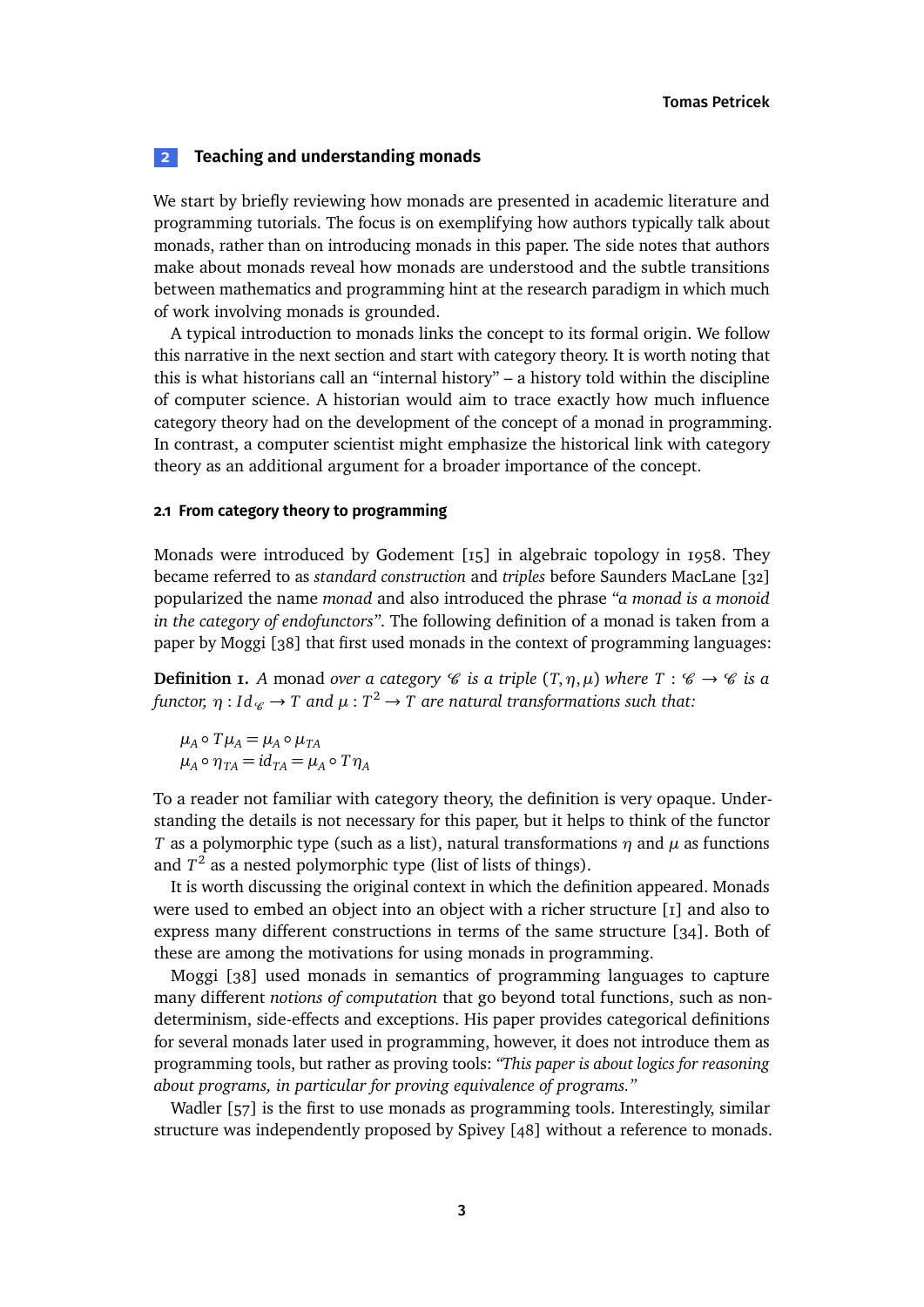Wadler translates categorical definition to a functional language. A functor becomes a type constructor (*operator on types*) with a *map* function and natural transformations become functions.

**Definition 2.** *A* monad *is an operator M on types, together with a triple of functions:*

 $map$  ::  $(x \rightarrow y) \rightarrow (Mx \rightarrow My)$ *unit*  $\therefore$   $x \rightarrow Mx$ *join*  $\therefore$  *M*  $(Mx) \rightarrow Mx$ 

*satisfying the following laws:*

- $(1)$  *join*  $\circ$  *join* = *join*  $\circ$  *map join*
- (2) *join*  $\circ$  *unit* = *id* = *join*  $\circ$  *map unit*
- $(3)$  *map id* = *id*
- (4)  $map(g \circ f) = map(g \circ map f)$
- (5) *map*  $f \circ \text{join} = \text{join} \circ \text{map} (\text{map } f)$
- (6) *map*  $f \circ \text{unit} = \text{unit} \circ f$

The natural transformations  $\mu$  and  $\eta$  are now the *join* and *unit* functions, respectively. The first two monad laws  $(r_2)$  are direct translation of the laws in Definition I. The remaining laws (3-6) are properties of natural transformations and so they are made explicit here.

The paper translates a number of monad definitions by Moggi into the language of functional programming, links monads with Haskell comprehension syntax and generalizes comprehensions from lists to any monad. We return to the topic of syntax in Section [4.](#page-10-0) The mapping is very direct, but it ignores the fact that programs are not guaranteed to terminate and so, strictly speaking, the programming language definition of a monad is not a correct category theoretical monad.

# **2.2 Bridging multiple levels of meaning**

The early development that established monads as a programming concept hints at one important property of programming concepts that is central to this paper. The meaning of a programming concept such as monad comprises aspects at three different levels. The first is a mathematical aspect that can be used for formal analysis. The second is an implementation of the concept that is used for some purpose in concrete programs or libraries. Finally, the third is a metaphorical or intuitive understanding what the concept is in terms of general examples or analogies. In case of monads this is, for example, the idea that *"[monads] take some uninteresting object and turn it into something more structured"* [\[1\]](#page-20-0).

Importing monads from mathematics into program code is also an interesting step philosophically. We use mathematics as a model of programs. To better structure our proofs in the model, we use a certain device provided by mathematicians. This device is then imported back into the programming world – going in the opposite direction than was originally intended when creating formal model of programs.

A *mathematical monad* and a *programming monad* are related, but they are not the same. In fact, philosophers would say that they are of a different kind [\[8\]](#page-21-1), the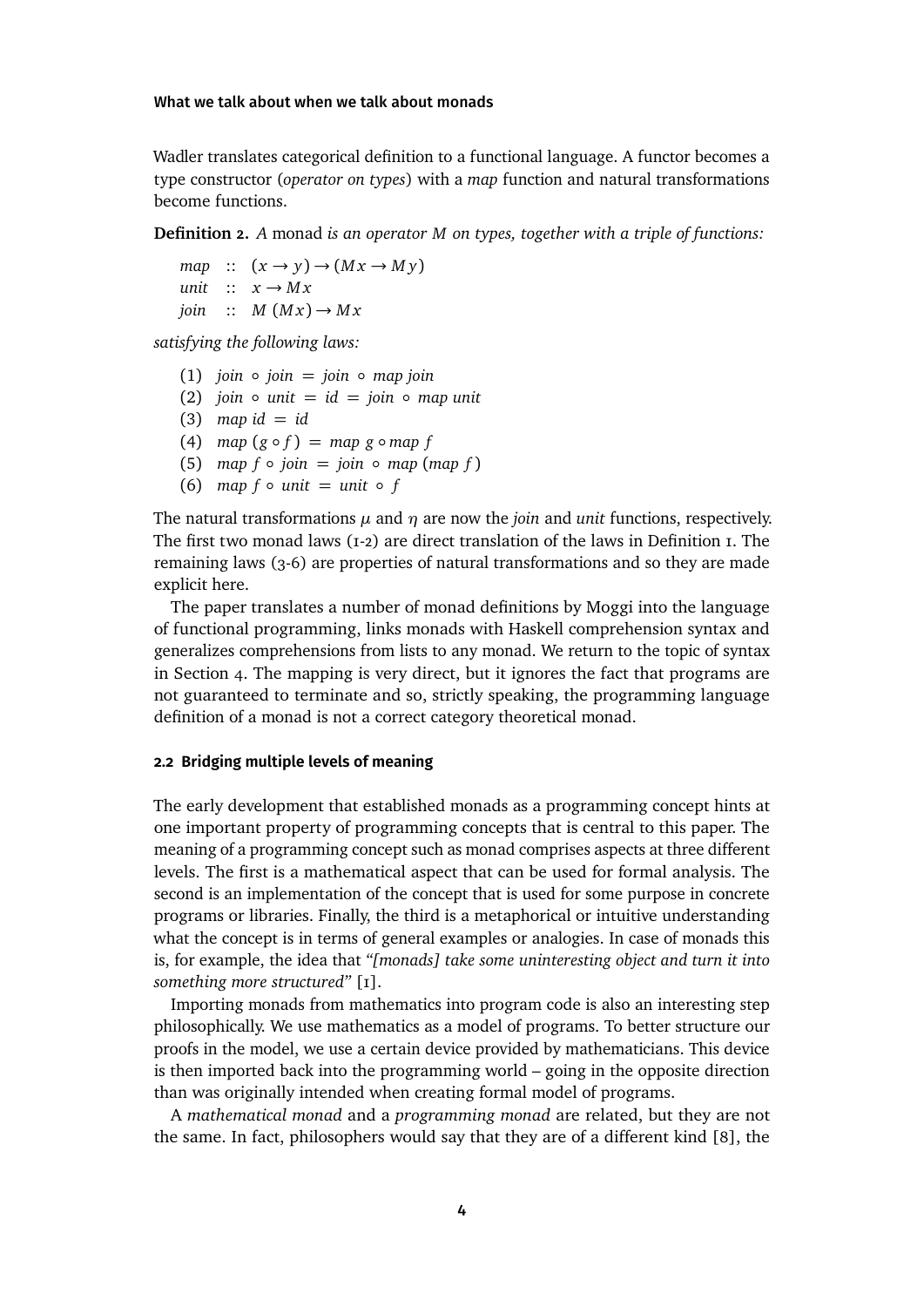first being *a priori* and the second being *a posteriori* kind of knowledge. Some aspects of what a monad is change as they bridge the gap. Moggi introduced monads for *reasoning* about effectful programs, but Wadler uses them to *implement* effectful programs in a purely functional programming language. Even a very direct translation subtly changes the purpose of a monad. Another change is that Moggi used *strong monads* with an additional operation that is not needed in programming (because of how programming languages handle variables) and so this aspect is omitted when we use monads in programming.

#### <span id="page-4-0"></span>**2.3 How programmers talk about monads**

In programming, an alternative, but equivalent, definition of monads became popular shortly after the original appeared. The following is adapted from Wadler [\[58\]](#page-24-1).

**Definition 3.** *A* monad *is a triple* (*M*, *unit*,*>>*=) *consisting of a type constructor M and two operations of the following types:*

 $\gg$  ::  $Mx \rightarrow (x \rightarrow My) \rightarrow My$ *unit*  $\therefore$   $x \rightarrow Mx$ 

*These operations must satisfy the following laws:*

- (1) *unit a*  $\gg$   $f = fa$
- (2) *m >>*= *unit* = *m*
- (3)  $(m \gg f) \gg g = m \gg g(\lambda x.fx \gg g)$

The *>>*<sup>=</sup> operator is known as *bind* and was initially written with the first two arguments switched and referred to as  $\star$ . The  $\gg$  version is easier to program with in Haskell, while  $\star$  is easier to explain, so it is worth showing both:

 $\therefore$   $(x \rightarrow My) \rightarrow (Mx \rightarrow My)$  $\gg$  ::  $Mx \rightarrow (x \rightarrow My) \rightarrow My$ 

The  $\star$  operation takes a function of type  $x \to M$  y with monadic output and lifts it into a function  $M x \rightarrow M y$  where both the input and the output are monadic; *unit* turns a value *x* into a monadic value *M x*. Providing a more useful intuition about the meaning of the operations requires using a metaphor, which is what a typical monad tutorial does. We discuss such metaphors in the rest of this section.

Note that *M* is now called a *type constructor* rather than a functor or operator on types. This is because the definition is now embedded in a language that supports polymorphic (generic) types that are used in the implementation. In a way, this makes the definition more narrow – monads could be encoded in many other ways and could be used in languages without polymorphic types, but the established definition heavily relies on this language feature and static types in general.

The programming literature on monads interprets and explains the formal definition either as purely formal or using one of two metaphors. Some authors treat such metaphorical explanations as kludges that are only needed because the concept is difficult to explain otherwise [\[61\]](#page-24-2). We argue that this is not the case and the metaphors are an important part of what a monad is. Before explaining why, the rest of this section reviews the three explanations of monads.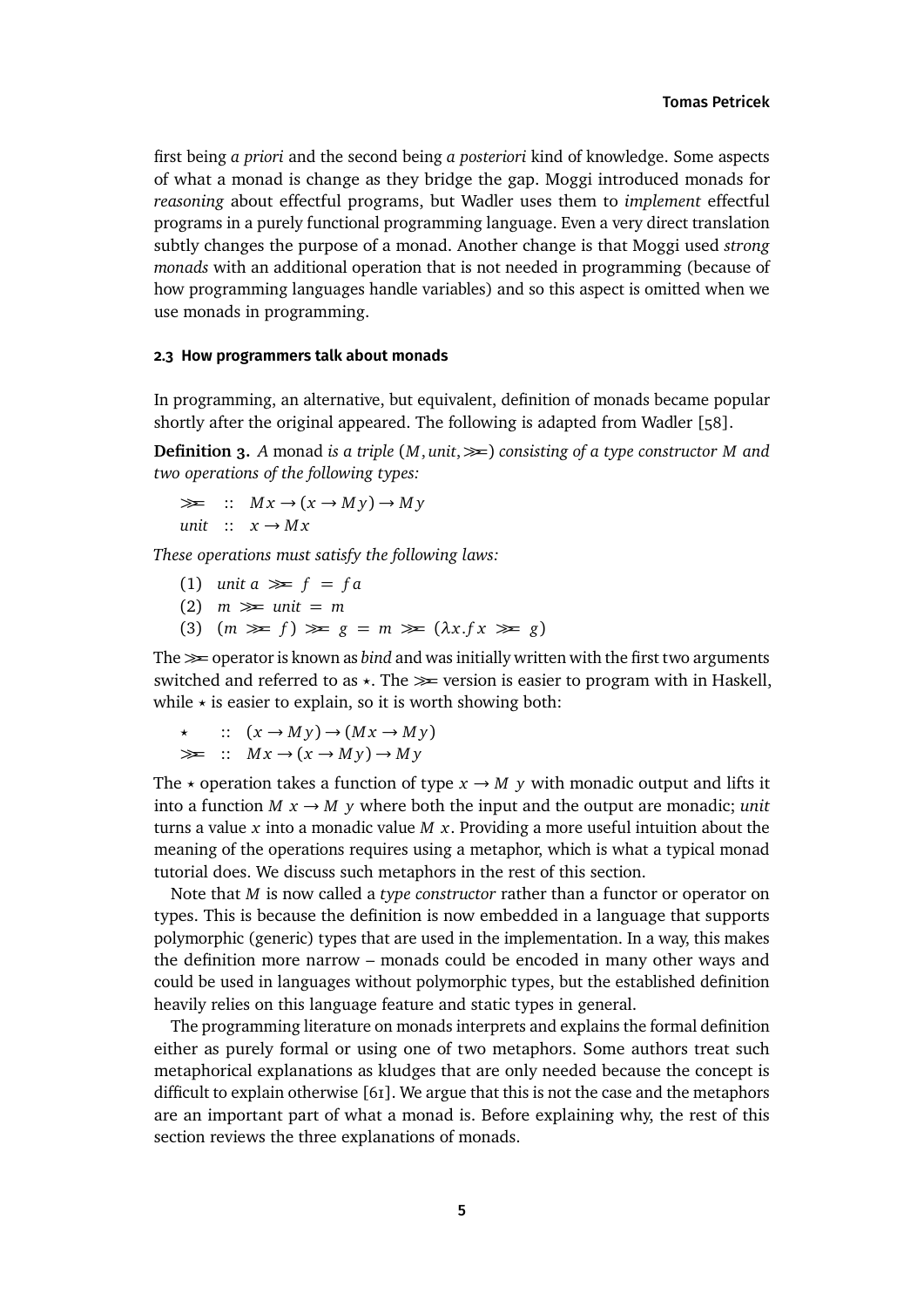**Monad as a formalist entity.** The implementations of *bind* and *unit* for a concrete monad can perform a range of different things. Some authors, such as Wadler [\[58\]](#page-24-1), try to avoid interpreting what the *bind* and *unit* operations of a monad represent and only describe concrete examples.

This view is akin to *formalism* as advocated by Curry [\[5\]](#page-20-1). According to formalists, mathematical statements have no inherent meaning and are just syntactic forms. Proving a property involves no understanding, but only an application of string transformation rules. However, avoiding interpretation and metaphors might be merely a way of writing – a style preferred by the mathematically oriented part of the programming community. As noted by Bayma in an interview quoted by MacKenzie [\[33\]](#page-22-3):

*The way mathematicians write and talk are two different things. We write very proper, formal, very abstract. We think informally, intuitively. None of that is in the publication. When we get together we ask, "What does that mean?" (...).*

This suggests that, treating monad as a formalist entity is only done in writing, but when thinking and talking about monads, even a formalist uses metaphors. In writing, those are left out either for lack of space, or due to the belief that formal mathematics is a more pure, ideal form of knowledge (a topic we revisit in Section [3.2\)](#page-9-0).

**Monad as a container.** The first metaphor is to see the monad *M a* as a container containing values of type *a* [\[11\]](#page-21-2). This is a concrete version of the intuitive understanding in mathematics (Section [2.1\)](#page-2-2) where a monad *embeds an object into an object with a richer structure*. Using this metaphor, we can explain a number of standard monads:

- **List monad**  $Ma$  is a list of  $a$  values, or a container storing values in the list.
- Maybe monad *M a* either contains a value of type *a* or is an empty box.
- Reader monad *M a* contains a value of type *a* together with some other things.

Tutorials using this metaphor often use illustrations to intuitively explain what the abstract operations of a monad do [\[2\]](#page-20-2). When drawing a box to represent  $Ma$ , we follow some tutorial authors and draw multiple *a* values. This gives a useful intuition about the *map* and *join* operations, but it can mislead us to think that the container can always contain multiple values – even though the metaphor can also be used for containers that contain exactly one or zero or one values.



According to the metaphorical explanation, the *unit* operation takes a value and wraps it in a box. The *map* operation takes a function that turns *a* into *b* and applies it to all things in a box. The *join* operation takes a box of boxes and unwraps it into a single box containing everything that was previously in the inner boxes. The *bind* operation is better explained as a combination of *map* and *join*. It takes a function that produces a box, applies it to all values in a box and then unwraps the nested boxes.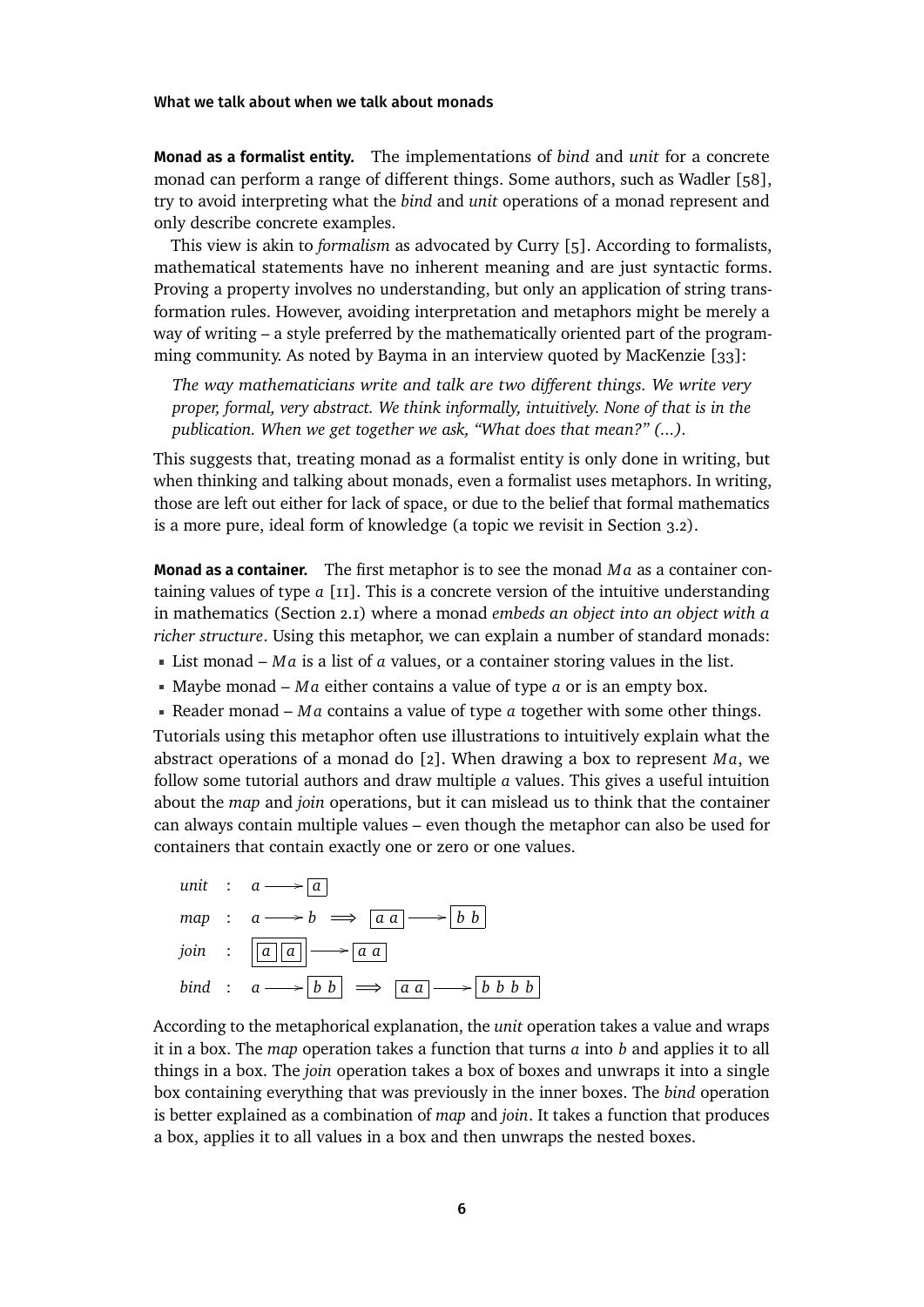**Monad as a computation.** The second metaphor is to see a monad as a computa-tion [\[10\]](#page-21-3). Explanations using this metaphor typically use functions  $a \rightarrow M b$ , although the monadic value *M a* can itself be seen as a computation. Monadic functions represent computations that are, in some way, non-standard, i.e. not naturally supported by the programming language. This can mean side effects in a pure functional language or asynchronous execution in an impure functional language. An ordinary function type cannot encode such computations and they are, instead, encoded using a data type that has the monadic structure.

This way of talking about monads focuses on composition of monadic computations through the *bind* operation, rather than on explaining what the monad itself represents, so it is complementary to the monad-as-container metaphor. Ordinary functions such as  $f: a \to b$  and  $g: b \to c$  can be composed using function composition  $g \circ f: a \to c$ . We use bold font face for the type *Ma* and write non-standard computations as as  $a \rightarrow b$ . Note that, the input structure is now incompatible with the output structure, so functions like these cannot be directly composed using ◦.

The *unit* function is a computation  $a \rightarrow a$  that does nothing – it takes a value and returns it in a non-standard way without actually doing anything non-standard. The *bind* operation transforms a computation so that it can be composed into a bigger non-standard computation. Consider three functions:

$$
f: a \rightarrow b
$$
  $g: b \rightarrow c$   $h: c \rightarrow d$ 

The *bind* operation turns a function with non-standard output into a function that also has a non-standard input and propagates its non-standard aspect. We use the *?* version of the bind operation and write  $f^*$  for the result of applying bind to  $f$ .

$$
f: a \to b \qquad g^* : b \to c \qquad h^* : c \to d
$$

Now the functions have compatible inputs and outputs and so we can compose them using  $h^* \circ g^* \circ f$  to obtain one non-standard computation of type  $a \to d$ .

One of the tutorials that follows this idea [\[60\]](#page-24-3) makes the metaphor even more concrete and explains computations  $a \rightarrow b$  in terms of railway tracks from the point *a* to the point *b*. A non-standard monadic computation is a railway switch, so the three functions can be visually represented as follows. Rather than using bold face, the non-standard computation now has a straight track and a side track:



The fact that the railway tracks do not link corresponds to the fact that the functions cannot be composed. The bind operation represents an adapter that transforms a track with a switch into a two-track so that the railway can be composed:

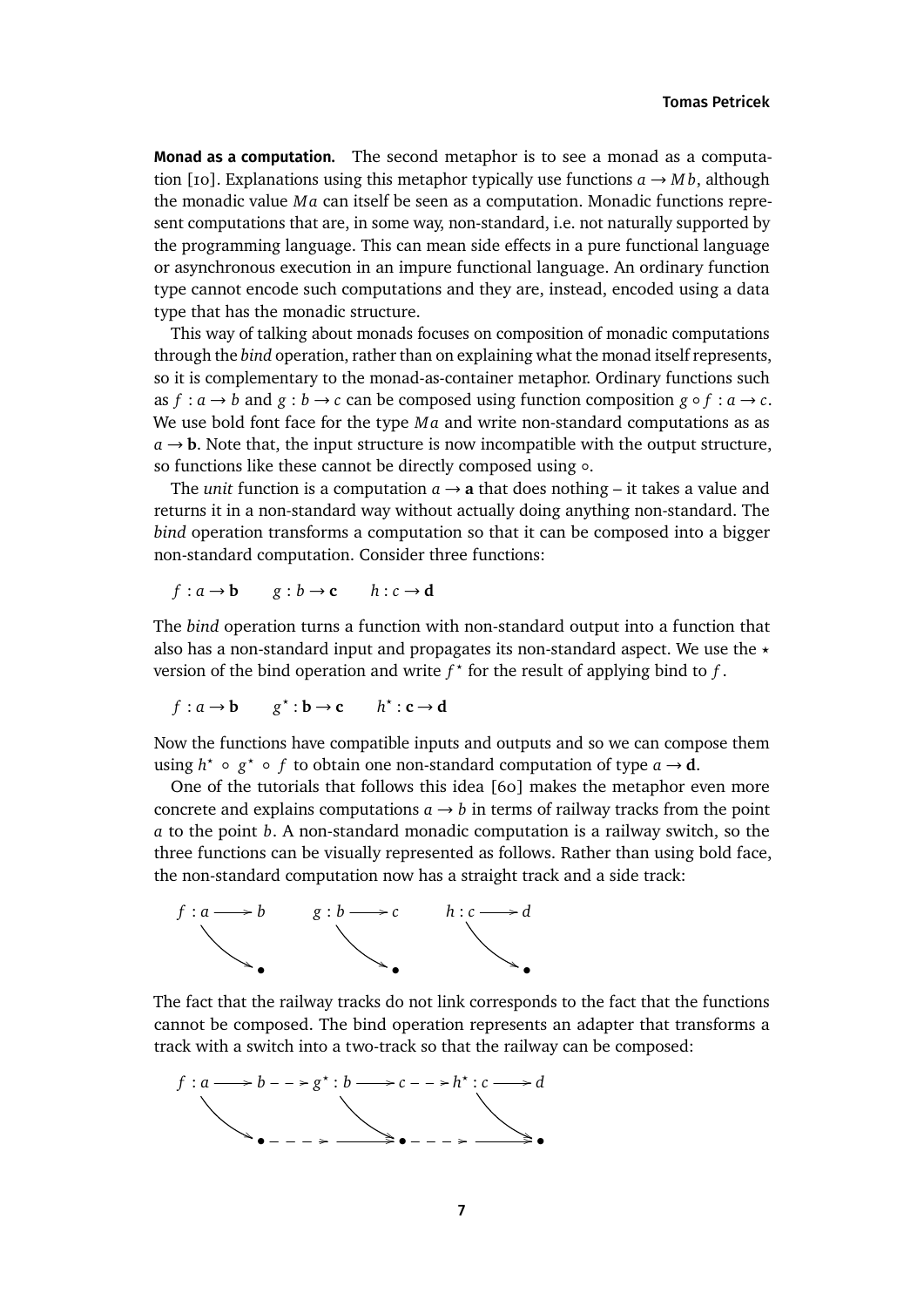The railway switch is a good metaphor for some of the standard monads:

- Maybe monad (again) The direct track represents a computation that produces a value, while the side track represents a computation that produced no value.
- Exception monad Similar, but the side track now represents a computation that failed and produced an exception instead.

Several other monads such as the continuation monad and the resumption monad [\[18\]](#page-21-4) can also be seen as creating non-standard computation (one that returns asynchronously and one that can be stopped), but are not easily visualized as a railway track. However, for the two common cases where the railway track metaphor fits, it provides an effective way of explaining the concept.

### <span id="page-7-0"></span>**2.4 Metaphors as an inseparable component**

We typically see metaphors as a literary device. In the context of monad tutorials, they are seen as a kludge that aims to make understanding easier. Some argue [\[61\]](#page-24-2) that this makes it hard to understand what monads really are and metaphors should be avoided in monad tutorials. However, research in cognitive science suggests the exact opposite. To quote Lakoff and Núñez [\[29\]](#page-22-4):

*One of the principal results in cognitive science is that abstract concepts are typically understood, via metaphor, in terms of more concrete concepts.*

In other words, mathematical ideas are often grounded in everyday experience and metaphors link the everyday experience with more abstract concepts. Moreover, most thought is unconscious and inaccessible to introspection, so we are not directly aware that we are thinking in terms of metaphors.

One way to discover the metaphors behind our understanding is to look at the language we use to talk about abstract concepts [\[28\]](#page-22-5). This is also the case for monads. For example, the following are common phrases used when discussing monads:

- "In a monad" or "wrapped in a monad" is used to talk about the parameter *a* of a generic type *M a*. This is the language we use for the container metaphor.
- The *unit* operation is also called *return*, suggesting the computation metaphor the operation creates a computation that does nothing and returns the value.
- The name of the *bind* operation is also significant as it suggests let binding which is used for sequencing computations. The *bind* operation serves similar purpose when we think of monads as non-standard computations.

In summary, the two common metaphors used when explaining monads are more than just two concrete examples that are useful for understanding what a monad is. They are an inherent part of what a monad is to a programmer – both consciously and unconsciously. They provide a concrete concept, with attached everyday experience, that lets us think about monads via cognitive metaphors.

Even a pure formalist treatment of monads – as syntactic forms with no inherent meaning that are manipulated through string operations – can be understood in terms of metaphors. The hidden metaphor is *movement*. When we say, "in the next step [of a proof]", we are expressing ourselves as if we were talking about moving along a path.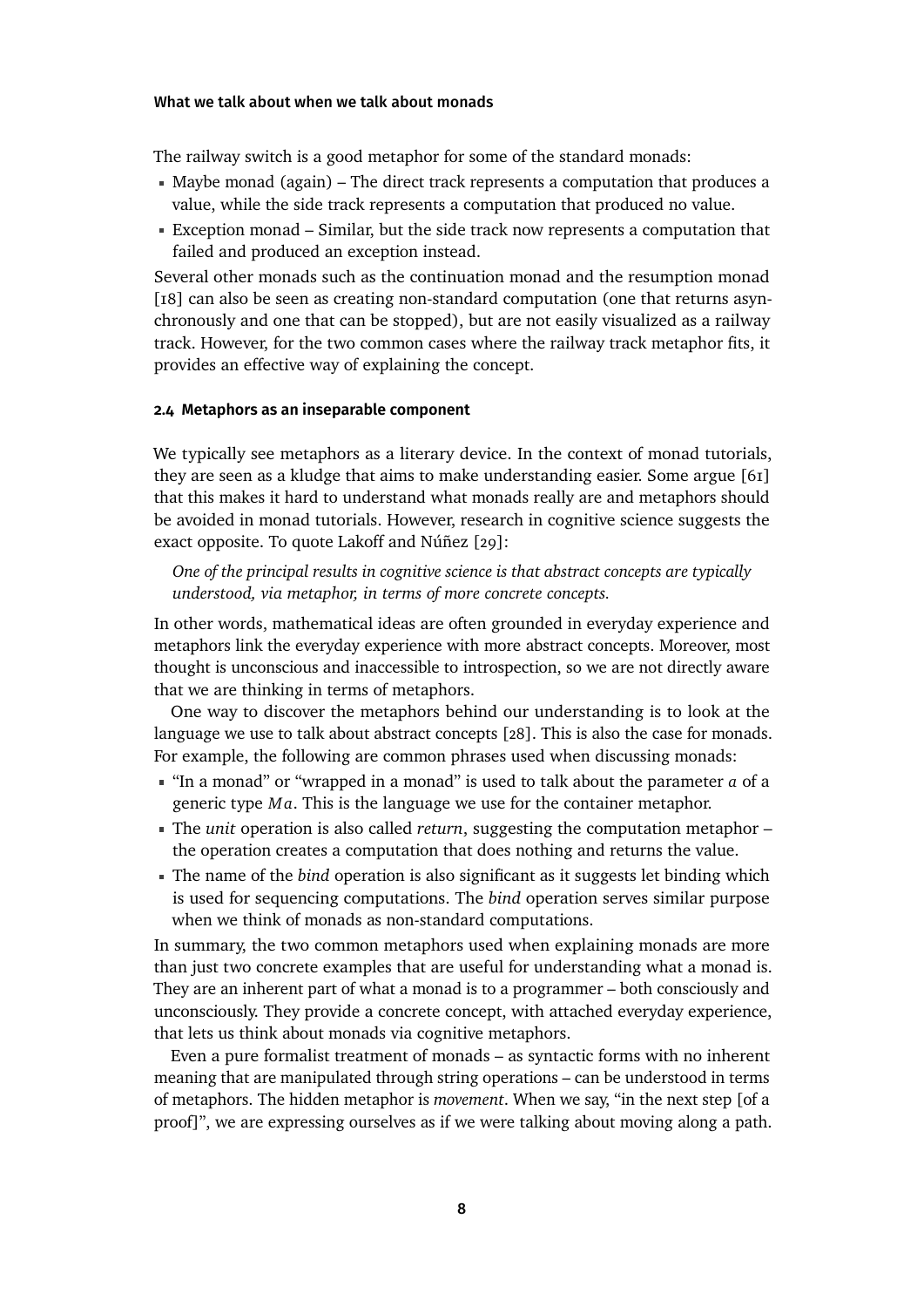# <span id="page-8-0"></span>**3 Using monads in programming research**

Since their introduction into programming language research, monads became a popular tool in academic work on programming language theory and in programming practice. We return to programming practice in the next section (Section [4\)](#page-10-0) and briefly discuss how are monads treated in academic literature.

# **3.1 Reasoning about programs using monads**

We do not aim to present a comprehensive literature review. Instead, we look at one particular aspect of monads, namely the monad laws. Those were mentioned by the definitions in Section [2,](#page-2-0) but where do they come from? Are they the right ones and what does it mean for the laws to be right? And what does the treatment of monad laws reveal about how we think about programming and computer science?

**Origins of monad laws.** Algebraic laws about programming language constructs, such as those introduced by Hoare [\[19\]](#page-21-5), are typically motivated by the aim to prove certain properties. If we have two programs that should intuitively be the same, we define a law that formalizes this requirement. For example, we might intuitively expect that if *b* then *p* else *p* has the same meaning as *p* and introduce the equality as a law [\[20\]](#page-21-6).

Monad laws are not motivated by intuition about programs, but are, instead, imported from the category theoretical definition. The laws do not appear obvious when expressed in terms of *bind* and *unit*. They are better understood in terms of composition of monadic computations (following our second metaphor). Given monadic computations  $f : a \rightarrow M$  *b* and  $g : b \rightarrow M$  *c*, we define a monadic composition  $g \circ f : a \to M$  *c* as  $\lambda x.fx \gg g$ . The laws then guarantee the following properties:

 $f \circ (g \circ h) = (f \circ g) \circ h$ *unit*  $\delta f = f = f \delta$  *unit* 

Those are the laws of a monoid and they guarantee that "*a monad is a monoid in the category of endofunctors*". However, this is not how monad laws are presented in the programming context and so they may appear somewhat ad-hoc.

Even though they do not originate from intuition about programs, monad laws are unanimously accepted by the programming community. In contrast, various extensions of monads [\[39,](#page-23-2) [43\]](#page-23-3) usually motivate the laws by programming intuition, but there is often little agreement on the laws. The best example is the MonadPlus extension that adds an operation of type  $Ma \rightarrow Ma \rightarrow Ma$ . There are at least two suggested sets of laws based on two different intuitions about the operation [\[12,](#page-21-7) [54\]](#page-24-4).

**Reasoning with monad laws.** Using monads for reasoning about programs was the original motivation by Moggi [\[38\]](#page-23-0), but the immediate follow-up work used monads in a different way. Monad laws have later been used, as originally intended, for reasoning about programs with effects. For example, Gibbons and Hinze [\[13\]](#page-21-8) use monad laws, together with laws about concrete monads, to reason about programs involving non-determinism, state and exceptions.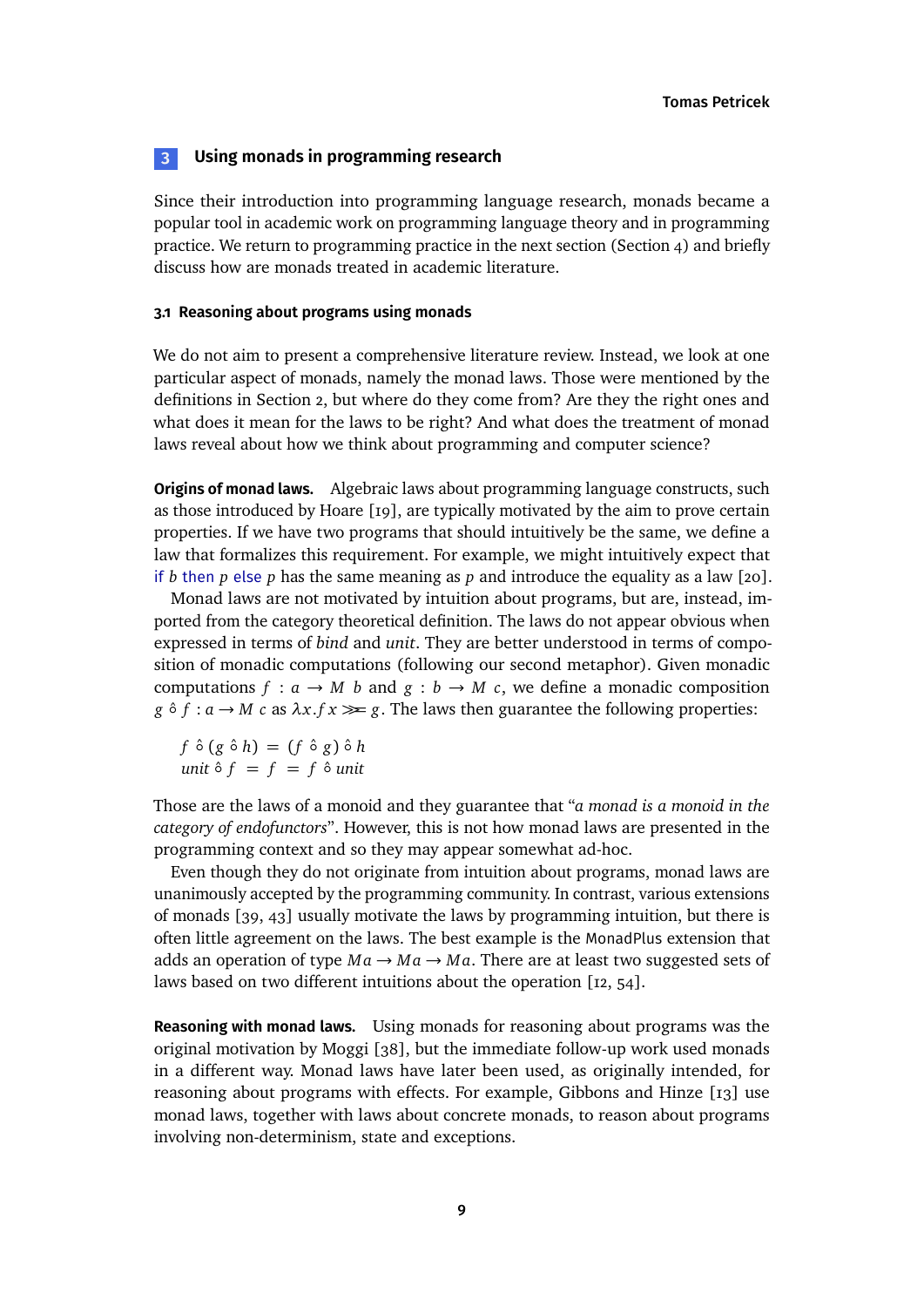However, using monad laws to prove program properties is less ubiquitous than the early work might suggest. More often, papers that refer to monads define a library for a concrete problem such as parsing, concurrency or parallelism [\[4,](#page-20-3) [22,](#page-22-6) [35\]](#page-22-7) that fits the monad structure and satisfies the laws. Such papers often include a reference to monads in their titles, but their novelty is in solving a concrete programming problem.

It appears that monad laws matter less than the early work envisioned. Monad tutorials say that the purpose of the laws is to enable reasoning, but they rarely demonstrate such reasoning with a concrete example. There are also no programming tools offering, for example, refactoring of programs based on monad laws. There are refactoring tools that use monads [\[31\]](#page-22-8) and that introduce monads [\[7\]](#page-21-9), but not tools that are directly enabled by the monad laws. The use of monads for program reasoning remains a theme for an academic community that monads have since outgrown.

# <span id="page-9-0"></span>**3.2 Monads and research paradigms**

An established philosophy of science idea is that scientific research is grounded in a *research paradigm* [\[25\]](#page-22-9) which provides a framework within which normal science is done. This includes methods of inquiry and the kind of questions that can be asked. At a smaller scale, *research programme* [\[27\]](#page-22-10) is shared by a part of the community.

How and what we study using monads reveals the implicit assumptions of our current programming language research paradigm. In computer science, monads are rooted in a research programme that aims to *"utilize the resources of logic to increase the confidence (...) in the correctness of a program"*. Following Priestley [\[46\]](#page-23-4), we refer to this as the *Algol research programme*.

Using monads is a way of subscribing to a certain research programme. The aforementioned papers that solve parsing, concurrency or parallelism problems [\[4,](#page-20-3) [22,](#page-22-6) [35\]](#page-22-7) could treat monads merely as an unimportant implementation artifact, but monads are an accepted tool of the research programme and so a solution based on monads is often preferred. In Section [6,](#page-15-0) we will see that this may be problematic.

One of the core assumptions of the Algol research programme is that mathematics provides a fundamental source of knowledge about programming. This is what makes category theory a valid source of laws, even though the container and computation metaphors might suggest different law[s.1](#page-9-1) Monad tutorials also follow the Algol research programme and introduce monad laws even if they do not use them later.

Equally interesting are questions that are rarely asked. In practice, many programmers struggle to understand monads because of their abstract nature. Some authors discuss how we could explain monads better, but the question whether it is desirable to use a monad (as opposed to a concrete notion) is often neglected. The assumption that abstraction is desirable is another part of the Algol research programme. Similarly, there are only few papers discussing syntax for using monads [\[14,](#page-21-10) [44\]](#page-23-5) and those focus on formal properties of the notation, rather than on its cognitive aspects [\[3\]](#page-20-4).

<span id="page-9-1"></span><sup>&</sup>lt;sup>1</sup> For example, things stored in a container are not ordered, so we could argue that monadic bind should be commutative (i.e.  $a \gg \lambda x.b \gg \lambda y.f \times y = b \gg \lambda y.a \gg \lambda x.f \times y$ ).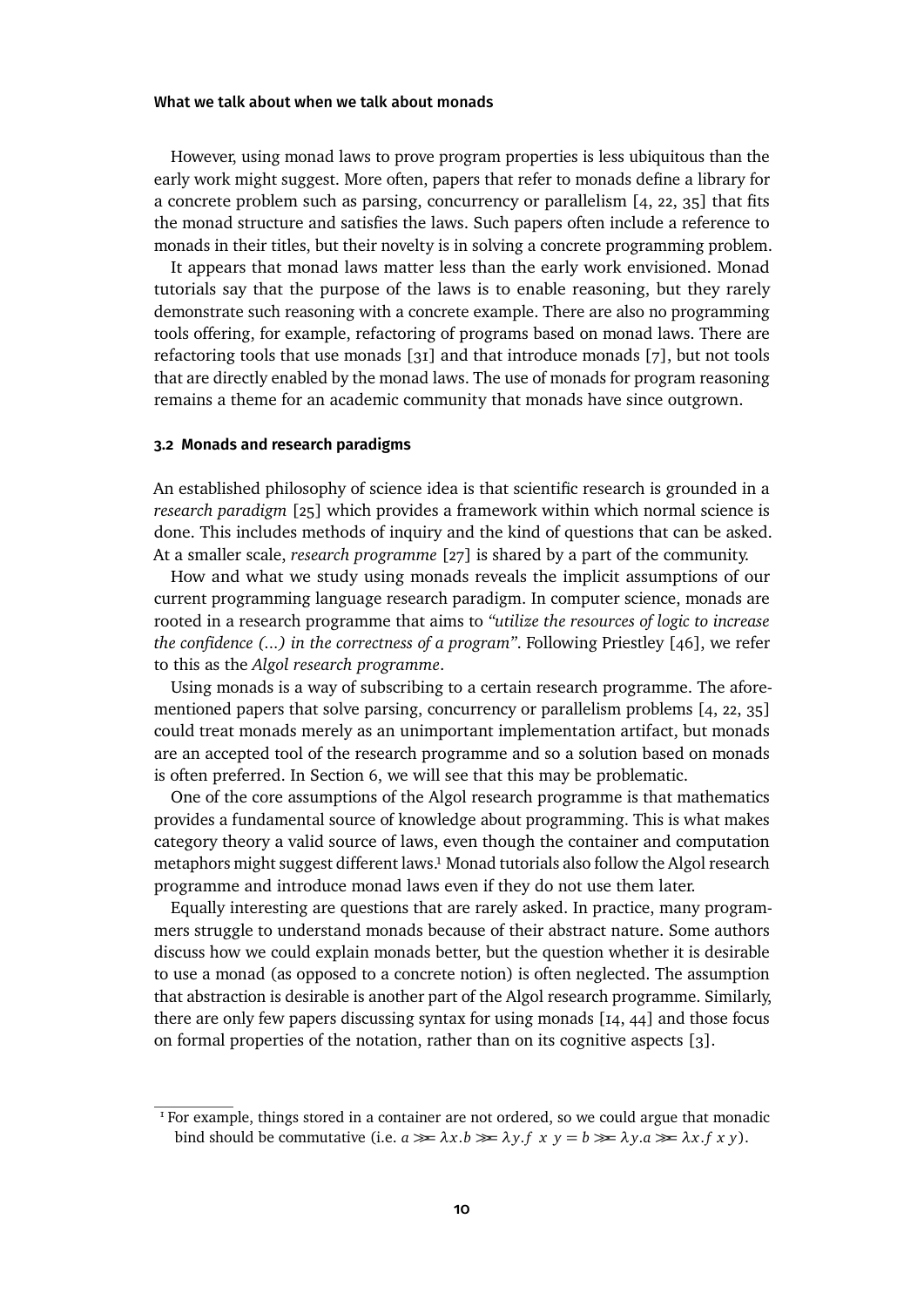# <span id="page-10-0"></span>**4 Using monads in programming practice**

In computer science research, uses of monads keep relatively close to their formal definition and their original purpose. In programming practice, some uses are also straightforward application of the original definitions, albeit not for *reasoning* but for *implementing*. Other uses stretch the original concept in new interesting ways.

In this section, we look at some of the uses that are further away from the original definition. Those examples illustrate how programming concepts evolve. The monad of 2017 is not the same as the monad that was introduced into programming more than a quarter of a century ago. This is not because monads are used *incorrectly*, but because such evolution is a normal part of the life of programming concepts.

# <span id="page-10-1"></span>**4.1 Monads in programming languages**

Moggi [\[38\]](#page-23-0) realized that monads provide a common structure for talking about a number of notions of computations involving, among others, state, exceptions and non-determinism. This means that some reasoning about programs can be done just using the common monadic structure, but reasoning about concrete effects still needs to involve the concrete notion of computation.

Translated to programming, monads were used to encode different notions of computations and the common structure allows code reuse. However, monads also became popular for sequencing computations and syntactic support for writing code using monads opened yet another direction.

**Code reuse.** The first practical use of monads is for code reuse. In Haskell and other languages with higher-kinded types [\[59\]](#page-24-5), it is possible to write code that works for any monad, provided that the implementation needs only *unit* and *bind*, written as return and *>>*=, respectively. For example:

```
mapM :: Monad m \Rightarrow (a \rightarrow m b) \rightarrow [a] \rightarrow m [b]mapM fx = loop x []
   where loop [] acc = return (reverse acc)
           loop (x : xs) acc = fx \gg \lambda y. loop xs(y : acc)
```
The function takes a list of values [*a*] and a function that returns *mb* for each value of *a*. It applies this function to all list elements and concatenates the results, composing individual monadic values using *>>*=.

An interesting aspect of the code is that we know very little about what the function does for a concrete monad, to the extent that the name mapM may not be appropriate in a more specific context. It is also difficult to describe the function behavior without a reference to a concrete metaphor for thinking about monads – the above description achieves this, but at the cost of clarity. More natural description might say that the function  $a \rightarrow mb$  returns a value wrapped in a monad (using the container metaphor) or that mapM composes monadic computations sequentially (using the computation metaphor). The metaphors are almost necessary to talk about the code.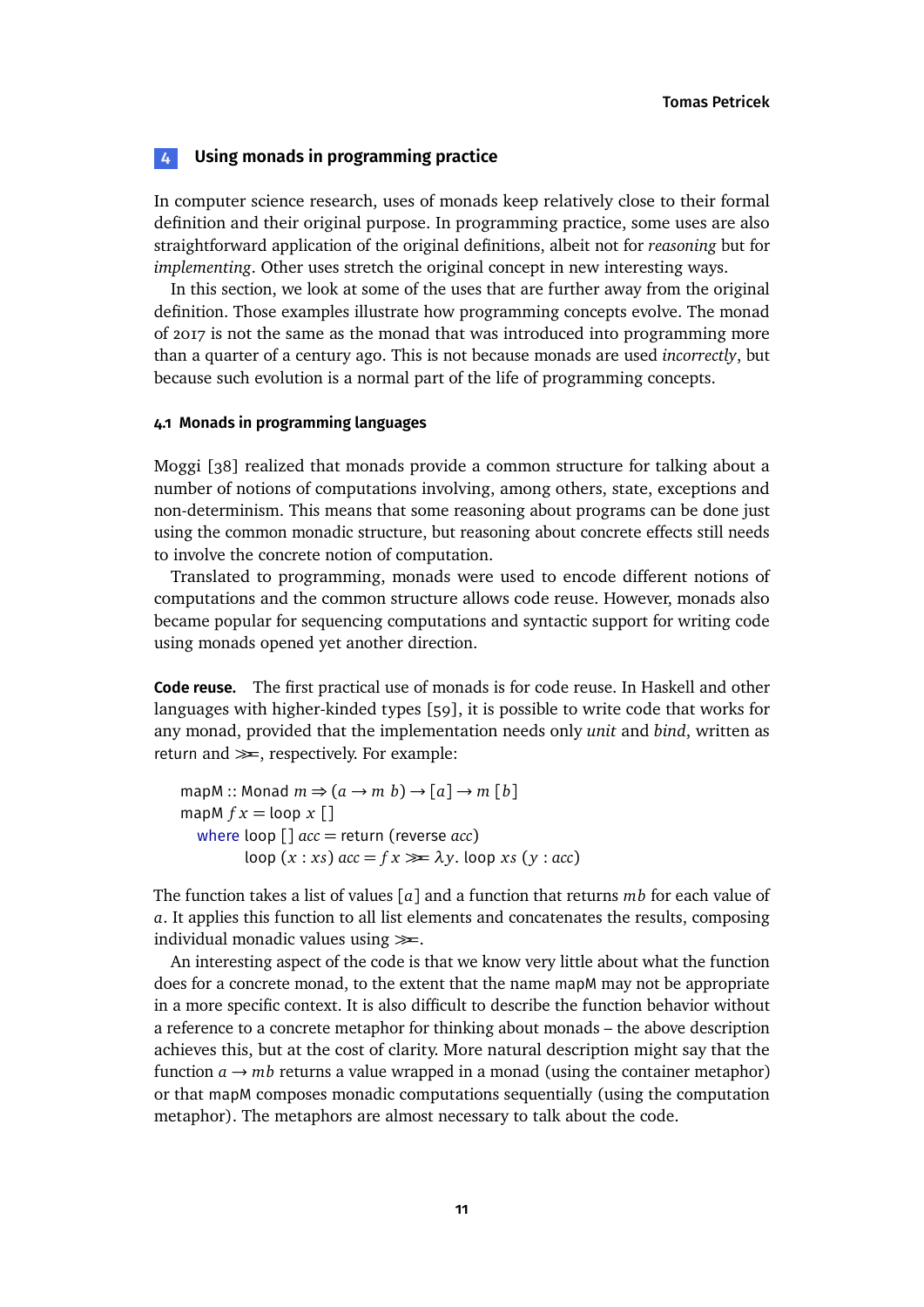**Sequencing effects.** The embedding of monads in Haskell can be used to define an order of evaluation (in an otherwise lazy language). This aspect has been utilized by the IO monad [\[45\]](#page-23-6) to allow imperative programming and working with input/output. This also inspired the 'do' notation for working with monads in Haskell:

```
main :: IO ()
main = doputStr "What is your name?"
  n ← readLn
  putStr ("Hello " ++ n)
```
The 'do' notation (which has been described in academic literature only after becoming widely used) is a simple syntactic sugar that allows writing a sequence of operations and inserts monadic bind *>>*<sup>=</sup> at appropriate places to ensure sequencing.

The 'do' notation can be used with any monad, but it is closely linked with the metaphor that treats monads as computations. It has been criticized for making functional code look as imperative and also for making monadic style of programming preferable for syntactic reasons [\[52\]](#page-23-7).

It is worth noting that the IO monad is, arguably, not a monad [\[40\]](#page-23-8) in the sense that it is impossible to say whether it satisfies the monad laws. Without going into the full detail, the problem is that IO is an abstract data type (defined externally) and does not have a clear semantics for equality.

**Non-standard computations.** The IO monad pioneered the use of monads for writing non-standard computations. In case of IO, the non-standard aspect is that the computation can perform effects, which is normally not possible in Haskell.

Other languages introduced other kinds of non-standard computations. For example,  $F#$  computation expressions [\[44\]](#page-23-5), a mechanism similar to the 'do' notation has been introduced in order to simplify writing of asynchronous computations [\[50\]](#page-23-9). The nonstandard aspect here is that the computation can perform asynchronous I/O without blocking the current thread. For example:

```
let getLength url = async {
  try
     let! html = downloadAsync url
     return html.Length
  with e \rightarrowreturn 0 }
```
The let! construct is similar to  $\leftarrow$  in the 'do' notation and return is a keyword for the *unit* operation, but the computation expression syntax takes the idea of defining non-standard computations based on monads further in two ways.

First, if we ignore the async  $\{ \ldots \}$  block and replace let! with let, then the code is ordinary synchronous  $F\#$ . Rather than being a new notation for sequencing computations, the notation lifts ordinary F# computation into a non-standard one. Second, the try block (for exception handling) is an example of a keyword that can be exposed by providing additional operations beyond *unit* and *bind*. Monads are still an essential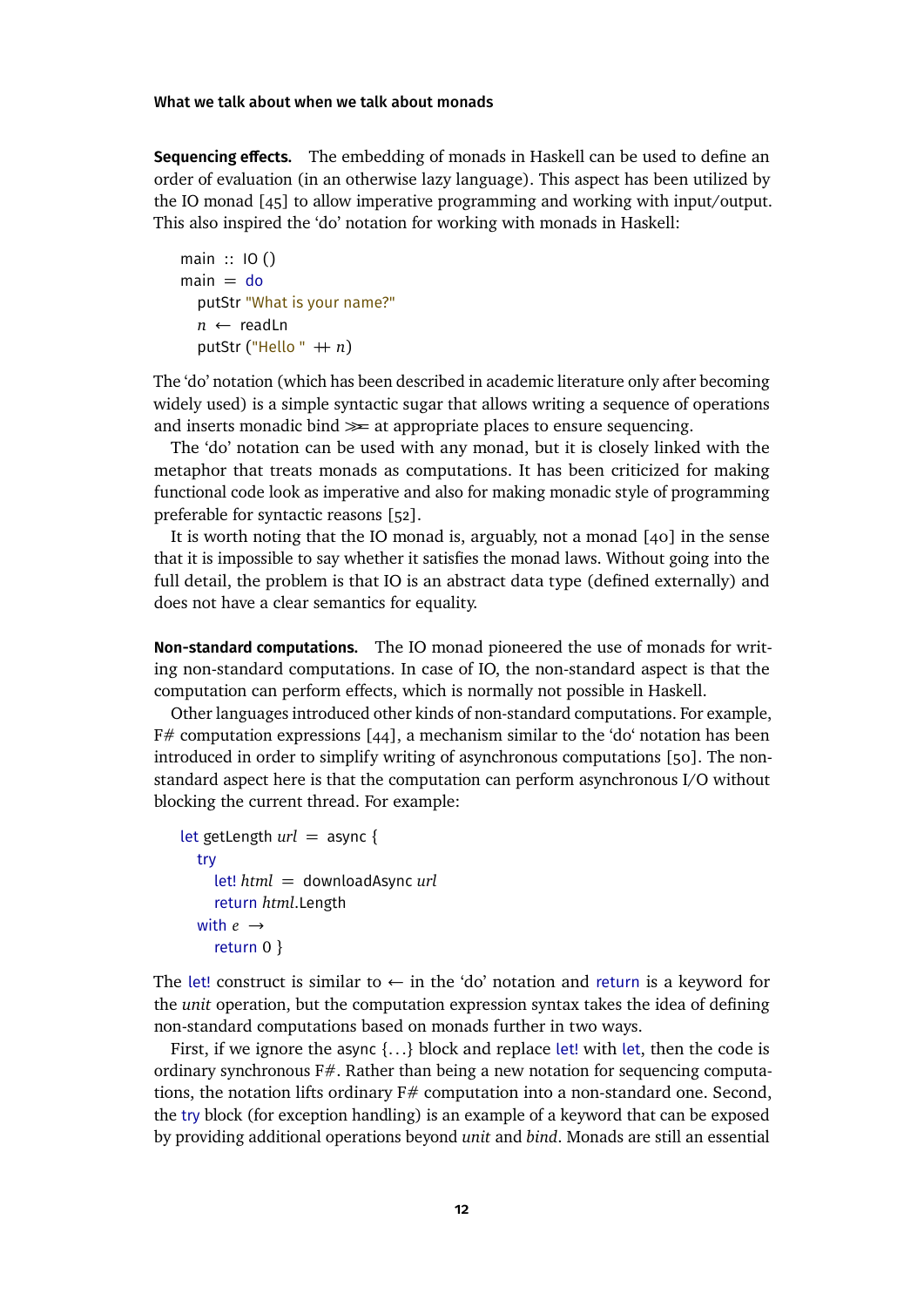part of the feature, but F# stretches into yet another direction. Unlike Haskell, F# also does not have an abstraction capturing monads in general (such as the Monad type class), but instead requires developers to define concrete *computation builderes* such as async  $\{ \ldots \}$  for each concrete monad they intend to use. In a way, monads exist in the F# specification, but not as a first-class language entity.

Another instance of using monads to embed non-standard computations into a programming language is LINQ in C# and VB.Net [\[37\]](#page-22-11). The syntax used by LINQ is more akin to SQL. Like  $F\#$ , it offers more keywords enabled by providing additional operations. Curiously enough, the *unit* operation is often ignored when talking about LINQ because it has no special syntax.

**Syntactic sugar.** Both Haskell 'do' notation and F# computation expressions are syntactic sugar, introduced primarily to provide nicer syntax when using monadic abstractions. Yet, in both languages, the notation can be, and has been, used by libraries that share little with the original monadic structure. For example, the Blaze library [\[47\]](#page-23-10) allows users to compose HTML using the 'do' notation:

sayHello :: String  $\rightarrow$  Html sayHello  $name = H.body$  \$ do H.h1 "Welcome" H.p ("Hello " + name)

Here, the computation constructs a Html value and the 'do' notation is used just to concatenate multiple HTML elements. The Html type is not a generic type *Ma* as required by the monad structure and it lacks the *bind* operation. A new version of the library later appeared that changes the structure to provide the monadic interface, not because the library did not *work well*, but to allow composition with other monads.

The example shows that syntactic sugar originally designed for monads can later be used in a way that has very little to do with the original idea. In the next section, we briefly reflect on the evolution illustrated by this and the previous examples.

# <span id="page-12-0"></span>**4.2 How programming concepts evolve**

Mathematical concepts such as *polyhedron* or *function* may appear timeless, but if we look at their history, it turns out that they evolve and definitions change to accommodate or exclude corner cases and newly discovered instances.

Lakatos [\[26\]](#page-22-12) demonstrates the process in mathematics using polyhedra and Euler's formula  $(V - E + F = 2)$  that relates the number of vertices  $(V)$ , edges  $(E)$  and faces (*F*) of a polyhedron. The history of the formula is a process of *proofs and refutations*. A counter example that does not satisfy the formula (such as a polyhedron with a tunnel) is used to revise the definition in order to recover the proof.

The path from category theoretical structure to a programming construct documented in Section [2](#page-2-0) and Section [4.1](#page-10-1) shows that programming concepts, such as monads, undergo a similar development. There is one interesting difference from mathematics though. In mathematics, the evolution is driven by aims to prove or disprove properties of an entity. In programming, there is a multitude of driving forces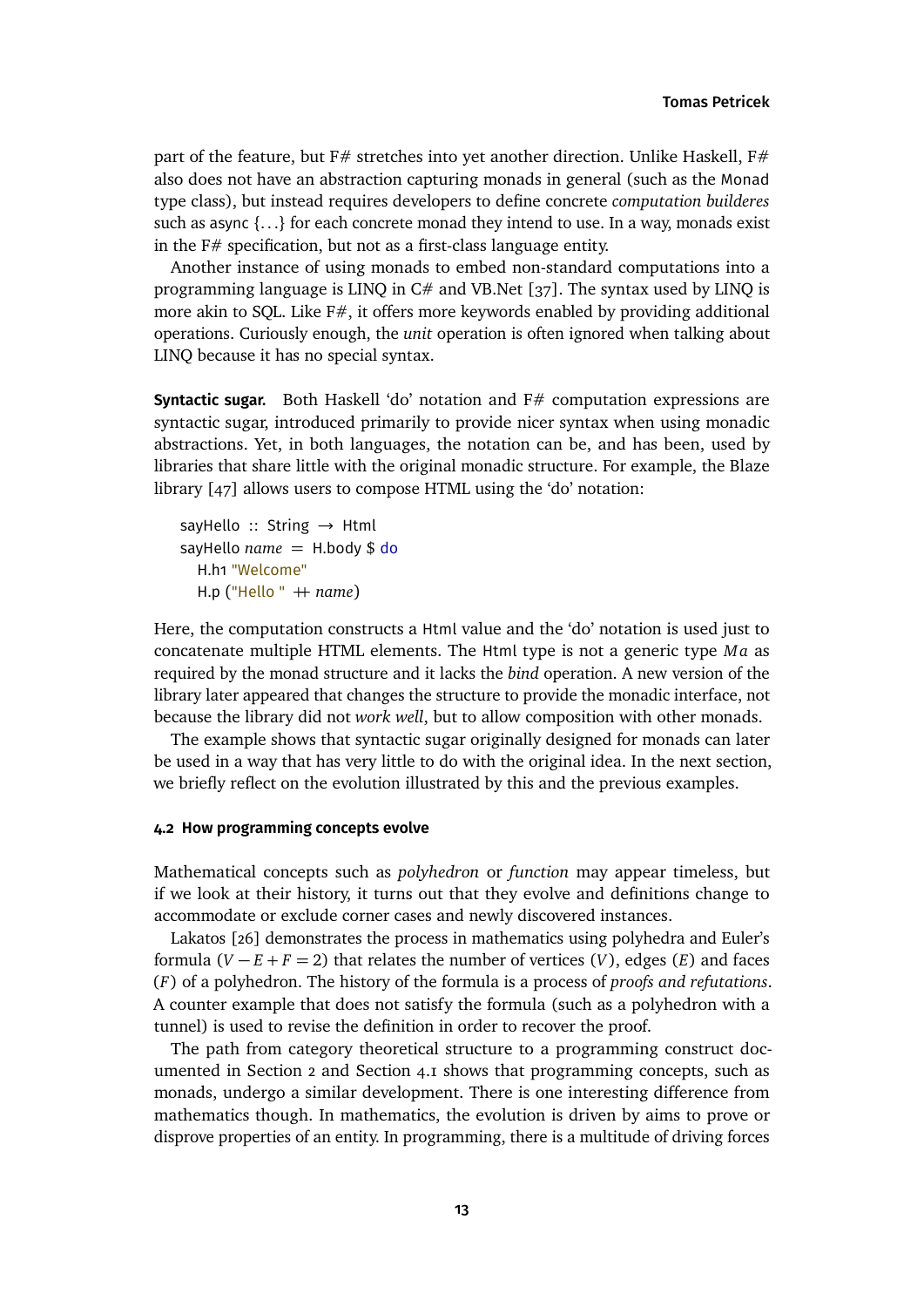including formal proofs using a mathematical model, the appearance of different implementations in various programming languages and also shifts in what metaphors are used to think and talk about the concept.

More generally, the meaning of a programming language concept is constituted at three interlinked levels. For monads, the three levels provide the following:

- **Formal level.** A monad has a category theoretic definition. This is used in proofs, such as when reasoning about monadic code [\[13\]](#page-21-8), but it also interacts with the two other levels. Examples used at the formal level contribute to the metaphorical understanding of what monads are, often because formal examples are shorter. Properties that hold at the formal level can also influence the implementation level, for example, when we show that a monad defined using *bind* is equivalent to a monad defined using *join* and *map*.
- **Implementation level.** Monads have been implemented as a type class definition (in Haskell), syntactic sugar (in  $F#$  and LINO) and as libraries in many other languages. Unlike with Lakatos' polyhedra, the uses that do not fit the formal definition have not (yet?) led to a revision of the definition, but monad comprehensions [\[14\]](#page-21-10) led to a new way of syntactic reasoning about queries at the formal level [\[16\]](#page-21-11). The 'do' notation introduced the idea of understanding monads as computations and the F# implementation of the Maybe monad led to the development of the powerful railway track metaphor (Section [2.4\)](#page-7-0).
- **Metaphorical level.** The influence of the metaphorical level is more difficult to trace as it is rarely documented in writing. However, thinking of monads as computations is likely the reason why most formal definitions now prefer *bind* over *map* and *join* (the former is more convenient for programming, but the latter is simpler for proving). Similarly, thinking of monads more generally as non-standard computations likely contributed to their introduction in  $F# [44]$  $F# [44]$ . As an impure language,  $F#$  does not need monads for implementing state or exceptions, but they become useful for asynchronous computations [\[50\]](#page-23-9).

As discussed in Section [3,](#page-8-0) monads are rooted in the mathematical Algol research programme and so it is perhaps not surprising that the core of the evolution stays around the original formal definition. However, we can see that the concept develops.

Monads turn from a formal entity inhabiting the mathematical world into the physical world of programs. This changes their purpose from reasoning to implementing. As new ways of thinking about monads appear, they become useful for solving new kinds of programming problems. This then leads to development of mathematical tools for using monads as a syntactic entity rather than category theoretical notion.

The three different levels exist for other programming concepts including types, functions, processes or objects, but they interact differently. For example, several papers analyze the concept of type [\[24,](#page-22-13) [36,](#page-22-14) [42\]](#page-23-11). Using our three-level framework, the analyses suggest that types appeared independently at the formal and implementation levels [\[24\]](#page-22-13), influenced by the ordinary English-language interpretation of the word 'type' [\[36\]](#page-22-14) at the metaphorical level. Their implementation enabled features such as auto-completion [\[42\]](#page-23-11), which then had effects on both formal (new kinds of reasoning) and metaphorical (types as real-world entities) levels.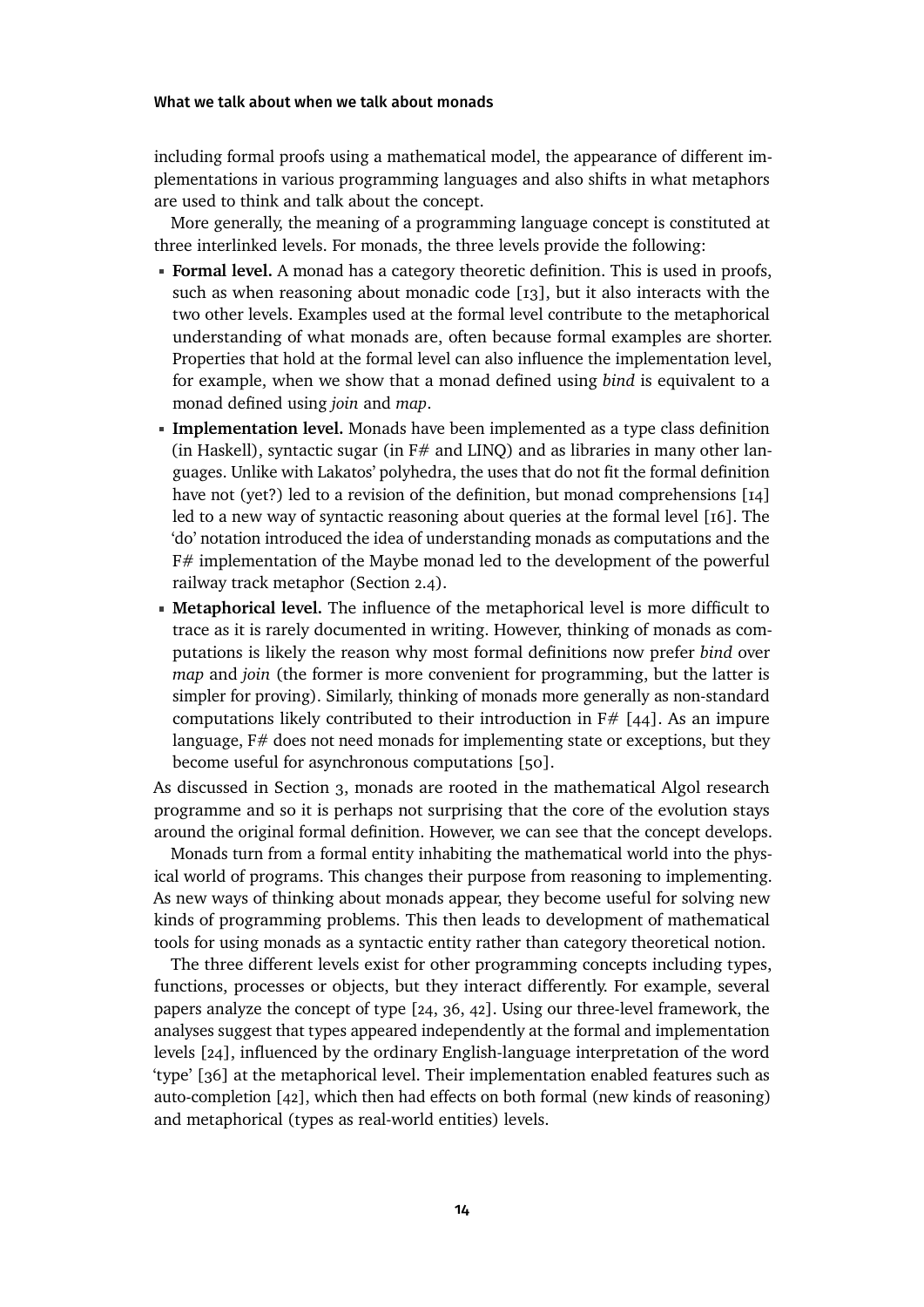# <span id="page-14-0"></span>**5 Monads and the programming community**

In the previous section, we describe the meaning of monads at three different levels: formal, implementation and metaphorical. In this section, we briefly consider one additional aspect – the social side of monads. The main focus of this paper is on the three aforementioned levels of meaning, but we find it necessary to briefly explore the social side, as it asks important questions and offers additional references for the discussion of arguably questionable uses of monads in Section [6.](#page-15-0)

# **5.1 Monads are just monoids in the category of endofunctors**

The opening quote of the paper is interesting for one more reason not mentioned before. *"A monad is just a monoid in the category of endofunctors. What is the problem?"* has become a *cultural artifact* of the programming language community. Search for the quote online and you can buy t-shirts and coffee mugs with it.

Interestingly, the quote means two exactly opposite things to two groups of people. For some, it embodies the elegance of the structure. A simple category theoretical definition leads to a programming construct that is useful in practice. For others, it symbolizes the elitism of incomprehensible "ivory tower" approach to programming.

Learning monads and writing a monad tutorial or writing a talk on monads has also become an important milestone in learning about theory of functional programming. This is illustrated by the growing number of monad tutorials recorded on the Haskell Wiki [\[53\]](#page-24-6), although the list is now largely incomplete. Learning monads seems to have an aspect of what anthropologists call a *rite of passage*.

# **5.2 Sociology of monads**

To shed some light on the social and cultural importance of monads, we consider two points made about science and mathematics. As noted in Section [3,](#page-8-0) any science is grounded in a certain research programme that provides a number of basic assumptions that proponents of the research programme do not question.

As a developer familiar with imperative programming who is learning pure functional languages, you need to change some of your basic assumptions about programming. The initial step is not, and cannot be, a rational process. We need to accept a different way of thinking and only then we can use rational reasoning to explore what follows from the assumptions. Feyerabend [\[9\]](#page-21-12) looks at this change, analysing how old *interpretations*, which contradict new theory, are changed to allow the new theory to be accepted:

*The offensive interpretations are replaced by others, [using tactics in which] propaganda and appeal to distant, and highly theoretical, parts of common sense are used to defuse old habits and to enthrone new ones.*

As a concrete case, consider programming using input and output with and without monads. Initially, using monads will certainly appear cumbersome to the uninitiated. When explaining a monadic "Hello world" program, one needs to appeal to more distant benefits of monads. Some of those benefits may be practical, such as those dis-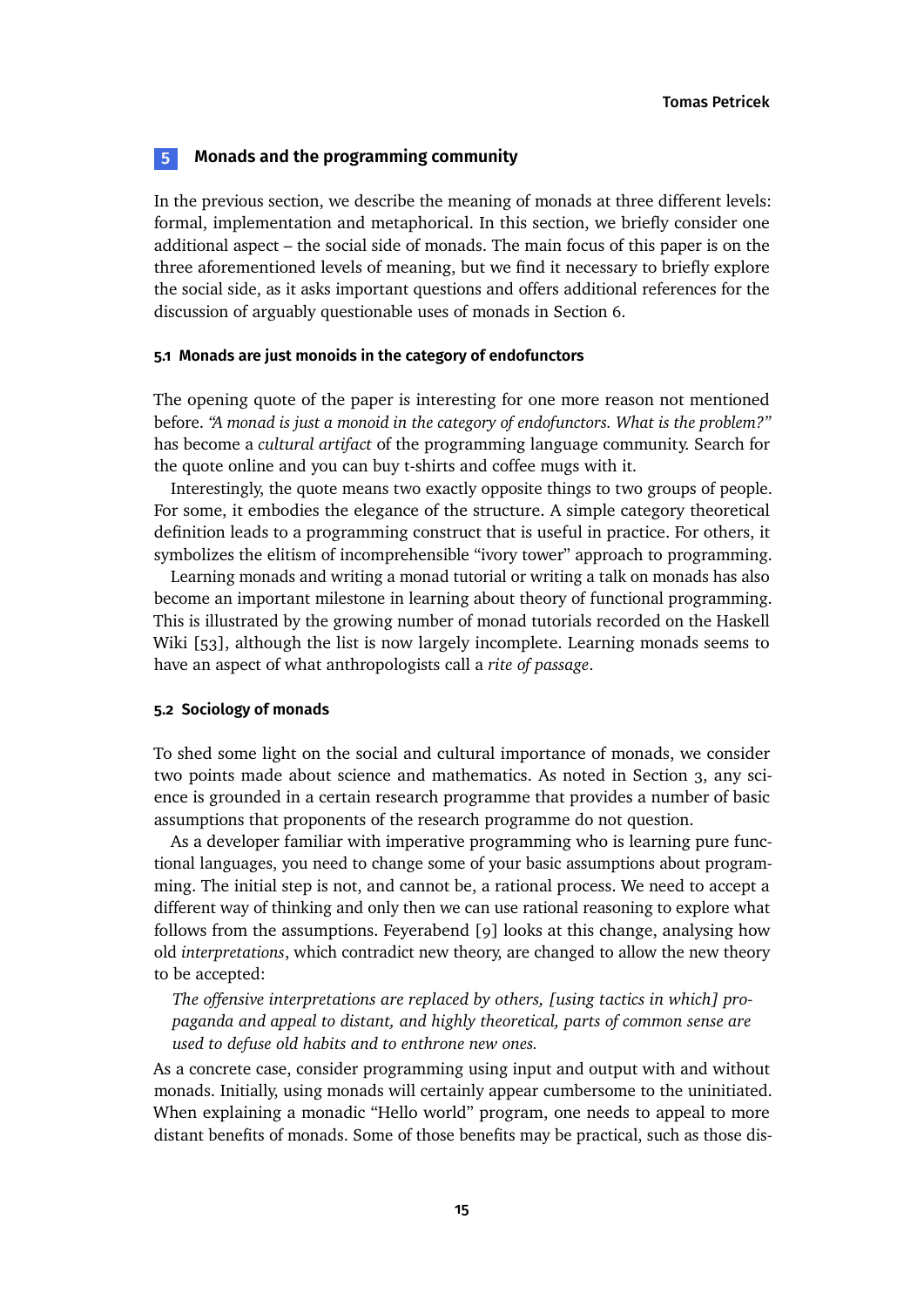cussed in Section [4.1,](#page-10-1) but the mathematical roots of monads provide another appealing argument on its own. As noted by Hacking [\[17\]](#page-21-13) who discusses experimentalism in sciences such as physics, *"we find prejudices in favor of theory, as far back as there is institutionalized science"*. The simple fact that monads are rooted in category theory may be a factor that contributes to their popularity and social attractivity.

A concrete mechanism of how this works has been described by Lakoff and Núñez [\[29\]](#page-22-4). Their cognitive science research looks at how abstract mathematical ideas arise from everyday embodied experience. This contrasts with what they call *The Romance of Mathematics*—a belief that mathematics is an objective feature of the universe that leads to the impression that *"mathematicians are the ultimate scientists, discovering absolute truths, not just about the physical universe, but about any possible universe"*:

*The Romance of Mathematics makes a wonderful story. (...) It has attracted generations of young people to mathematics. [We want to believe] that, at least in doing mathematics, we can be rational, logical, and certain of our conclusions. But sadly, for the most part, it is not a true story.*

Just like attracting generations of young people to mathematics, The Romance of Mathematics attracts people to the mathematically rooted approach to programming. However, Lakoff and Núñez also describe some of the negative effects of The Romance of Mathematics. It contributes to a culture that *"rewards incomprehensibility, in which it is the norm to write only for an audience of the initiated"* [\[29\]](#page-22-4) and it leads to *"alienation of other educated people from mathematics"* [\[29\]](#page-22-4). The aforementioned slogan about monads certainly fits this description. The audience of initiated sees it as elegant, while it causes an alienation of the educated, but uninitiated audience.

# <span id="page-15-0"></span>**6 Undesirable uses of monads**

What was said so far in this paper might be of interest as a philosophical and historical analysis of an influential concept in programming languages, but there were no takeaways for practical programming or computer science research. The aim of this section is to change that.

Despite the fact that negative results are rarely reported in academic literature, there are a number of cases where monads were used in an academic paper and their use was later revised or avoided. In this section, we review three such cases. For each of them, we suggest that treating monads in a more comprehensive way and considering the formal, implementation and metaphorical level could have prevented the undesirable use of monads.

# **6.1 Structuring the semantics of dataflow languages**

The first case we consider is the use of monads for giving the semantics of dataflow programming languages such as Lucid. In dataflow programming, programs are written as computations over streams. For example  $(x + \text{prev } x)/2$  creates a stream where each value is calculated as the average between the current and the previous value of the stream represented by the variable *x*.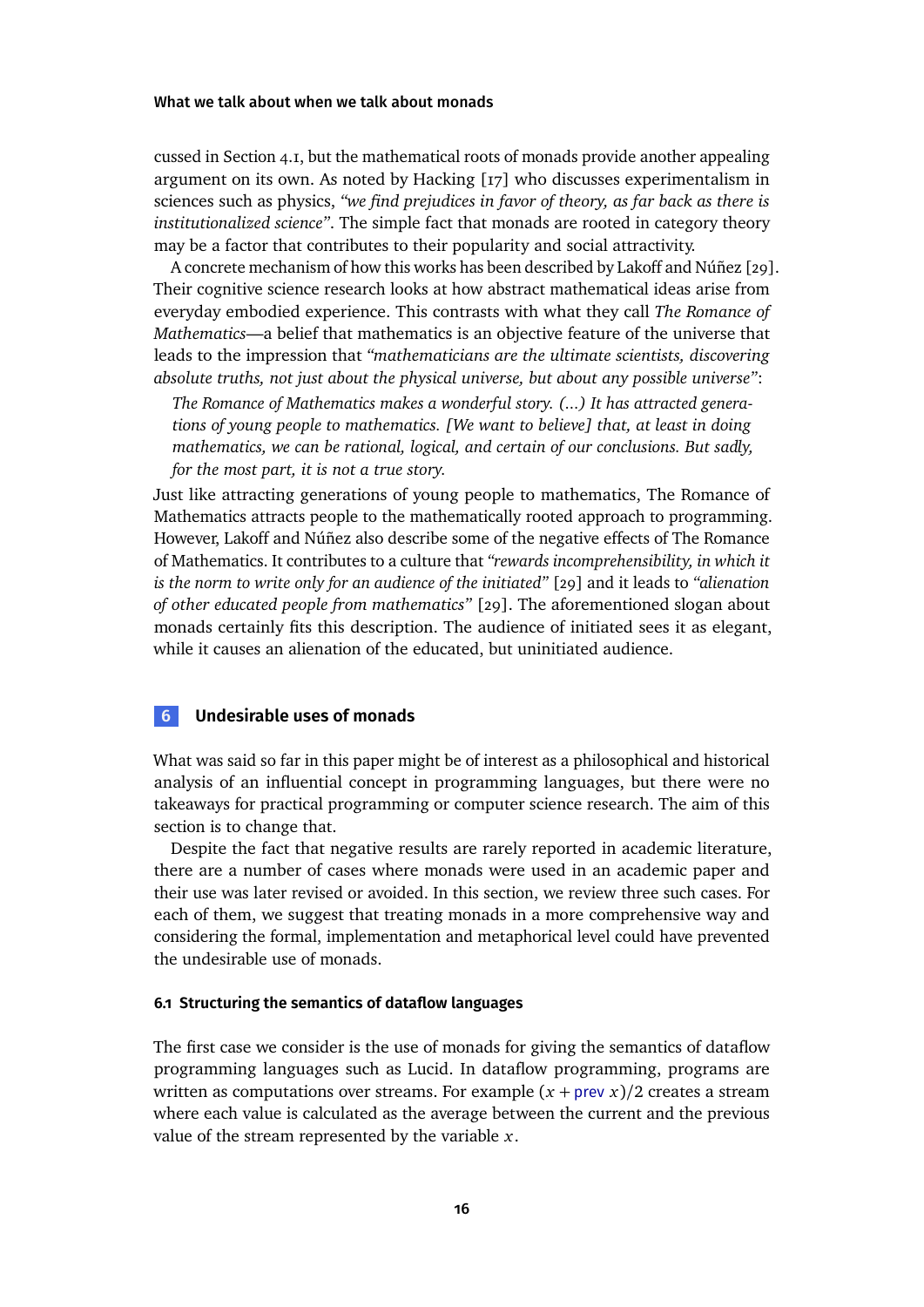**History of dataflow semantics.** Orchard [\[41\]](#page-23-12) discusses the history of the semantics of dataflow programming languages which was first written using monads and later revisited using comonads, category theoretical dual of monads:

*In 1995, Wadge proposed that the semantics of the dataflow language Lucid, which can be understood as an equational language for infinite streams, could be structured by a monad [\[56\]](#page-24-7). Ten years later, Uustalu and Vene gave a semantics for Lucid in terms of a comonad, and stated that "notions of dataflow cannot be structured with monads" [\[55\]](#page-24-8). There is an apparent conflict, which raises a number of questions.*

To summarize Orchard's account, a stream Stream *a* can be seen as an (infinite) sequence of *a* values. The monadic semantics of the above expression  $(x +$ prev *x*)/2 is a function of type Stream  $a \rightarrow$  Stream  $a$ , i.e. a function that takes a stream as an input and produces stream as an output. The core of the argument against using monads in this case is that monadic computations (as we've seen in Section [2.3\)](#page-4-0) are structured as functions of type  $a \rightarrow M$  *b* and the monad provides the essential operation that lifts those into composable functions  $M$   $a \rightarrow M$   $b$ .

In case of monadic semantics of Lucid, we already construct composable functions of the shape  $M$   $a \rightarrow M$  *b* ourselves. The operations of a monad are not used to provide plumbing for composition, but instead, they are used to give semantics of some of the Lucid operations. For example, consider the *latest* operation:

latest : Stream (Stream *a*) → Stream *a*

The operation takes a stream of streams and produces a new stream that returns the current value of the current stream at each point in time. The first value will be the first value of the first stream, the second value will be the second value of the second stream, etc. This is a useful Lucid combinator and it has the same type as monadic *join*. However, unlike other uses of monads we have seen, such *join* operation does not provide a way of composing computations (in category theoretical terms, the computation is not captured by a Kleisli morphism). This has a number of consequences, as noted by Orchard [\[41\]](#page-23-12):

*A computation solely captured by Kleisli (...) morphisms benefits from equational laws for reasoning and optimization by simplification, as well as better syntactic support in languages. Such benefits are not available for [morphisms that do not follow this structure].*

The solution proposed by Uustalu and Vene [\[55\]](#page-24-8) is to structure the semantics using a comonad that provides a way of composing computations of type  $C \t{a} \rightarrow b$ . This fits with dataflow programming, because we can structure many operations as functions Stream  $a \rightarrow b$  that takes a stream (with current value and history) and computes the new current value.

**Rethinking the use of monads.** Does the discussion in this paper provide any hint that the use of monads for the semantics of dataflow is not desirable? The use of monads seems appropriate at the implementation level – we can define operations of the appropriate type and use them for writing dataflow programs. However, potential issues become apparent when we consider the formal and metaphorical level.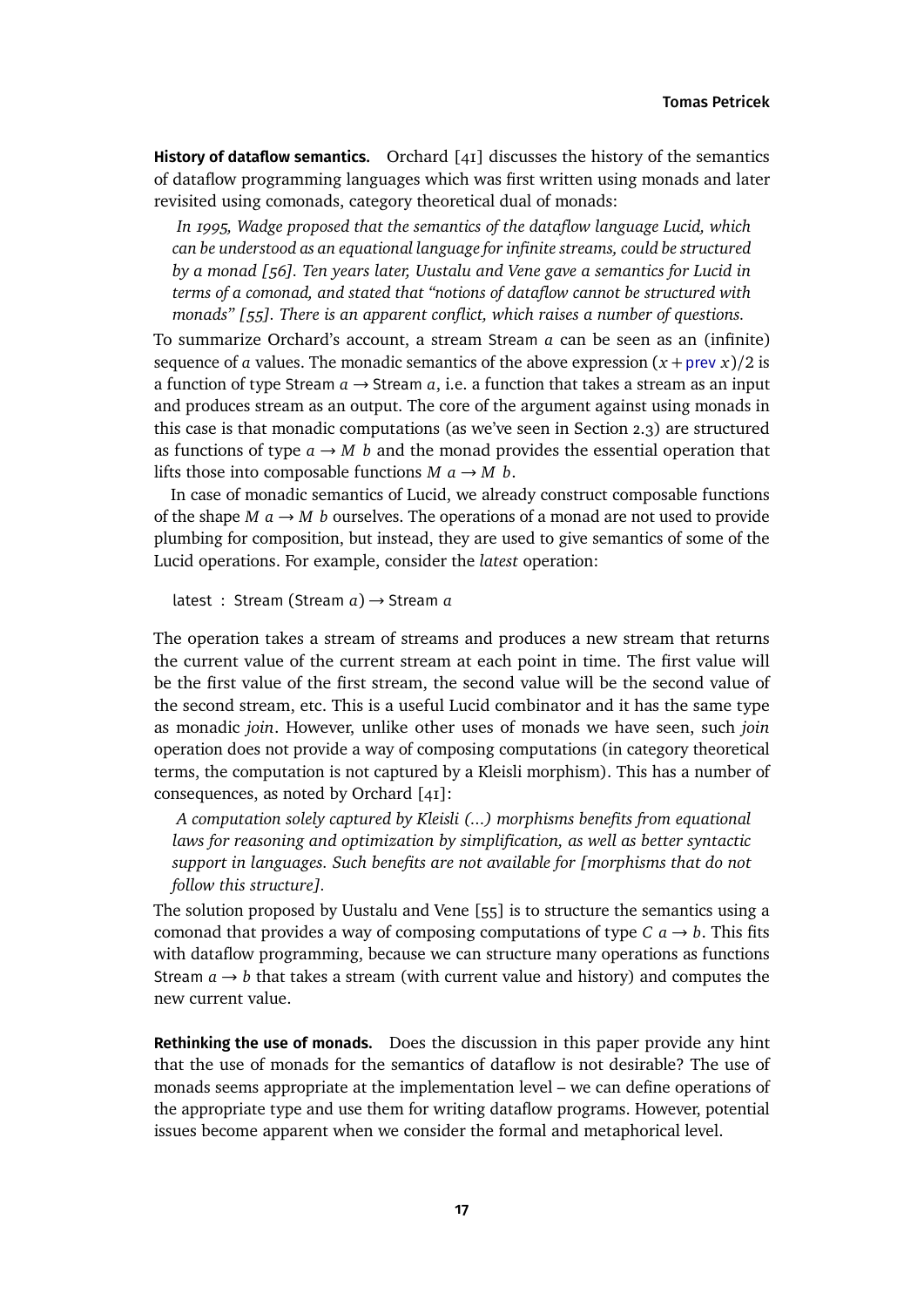The formal aspects have been analyzed in detail by Orchard [\[41\]](#page-23-12). Although we can define a monad, the way we use it is not suitable for formal reasoning using Kleisli arrows. At the metaphorical level, a function of type  $a \rightarrow$  Stream *b* can be seen as a producer of a stream, but not as a dataflow computation itself. We can see Stream *a* as a container (containing present and past values), but the latest operation cannot be easily interpreted as "unwrapping" a nested container; latest must throw away some values, which is not the case when unwrapping a nested container.

# **6.2 Parsers and a tempting abstraction**

The second case we consider is the use of monads in parsing. The early work on parser combinators [\[21\]](#page-21-14) notes that there is a relationship with monads. Parsers were also mentioned by Wadler [\[57\]](#page-24-0) and more work on monadic parsing soon followed [\[22\]](#page-22-6).

**Understanding monadic parsers.** A parser Parser *a* is a function String  $\rightarrow$  (*a*, String) that takes an input string and returns a parsed value of type *a* together with the remaining unconsumed input. Parser combinators provide ways of combining parsers. We can define a *choice* combinator of type Parser  $a \rightarrow$  Parser  $a \rightarrow$  Parser *a* that takes two parsers and returns a new parser that succeeds if either of the two parsers succeed. Interestingly enough, it is also possible to provide the following two combinators:

*bind* :: Parser  $a \rightarrow (a \rightarrow$  Parser *b*)  $\rightarrow$  Parser *b unit* :: *a* → Parser *a*

The *unit* operation creates a parser that always succeeds without consuming any input. The *bind* operation creates a parser that applies the first parser and, if it succeeds and produces a value of type *a*, calls the function to construct a parser to parse the rest of the input. This implements the monadic interface and so it becomes possible to use parsers with the 'do' notation. Swierstra and Duponcheel [\[49\]](#page-23-13) later noted that the monadic parsers have several drawbacks and developed a way of fixing those:

*The normal disadvantages of conventional [monadic] parsers, such as their lack of speed and their poor error reporting are remedied.*

Their new approach provides an efficient implementation with better error reporting, but it cannot define the *bind* operation and thus is not monadic:

*The techniques [do not] extend to monad-based parsers. [T]he monadic formulation [causes] the evaluation of the parser construction over and over (...).*

One of the problems is that the parser needs to repeatedly call the function  $a \rightarrow$  Parser*b* to construct a parser. This also means that the parser for the second part of the input is only known after parsing the first part of the input. For context-free grammars, this is not necessary as the structure of the parser does not depend on the parsed values. Swierstra and Duponcheel replace the *bind* operation with an operation of type Parser  $a \rightarrow$  Parser  $b \rightarrow$  Parser( $a \times b$ ) which sequentially composes two parsers. Here, the second parser does not depend on the result of the first one and the combinator can be implemented more efficiently. It is tempting to implement the monadic interface for parsers, because it is well-defined and relatively easy to provide, but this makes it impossible to discover a more efficient implementation of parser combinators.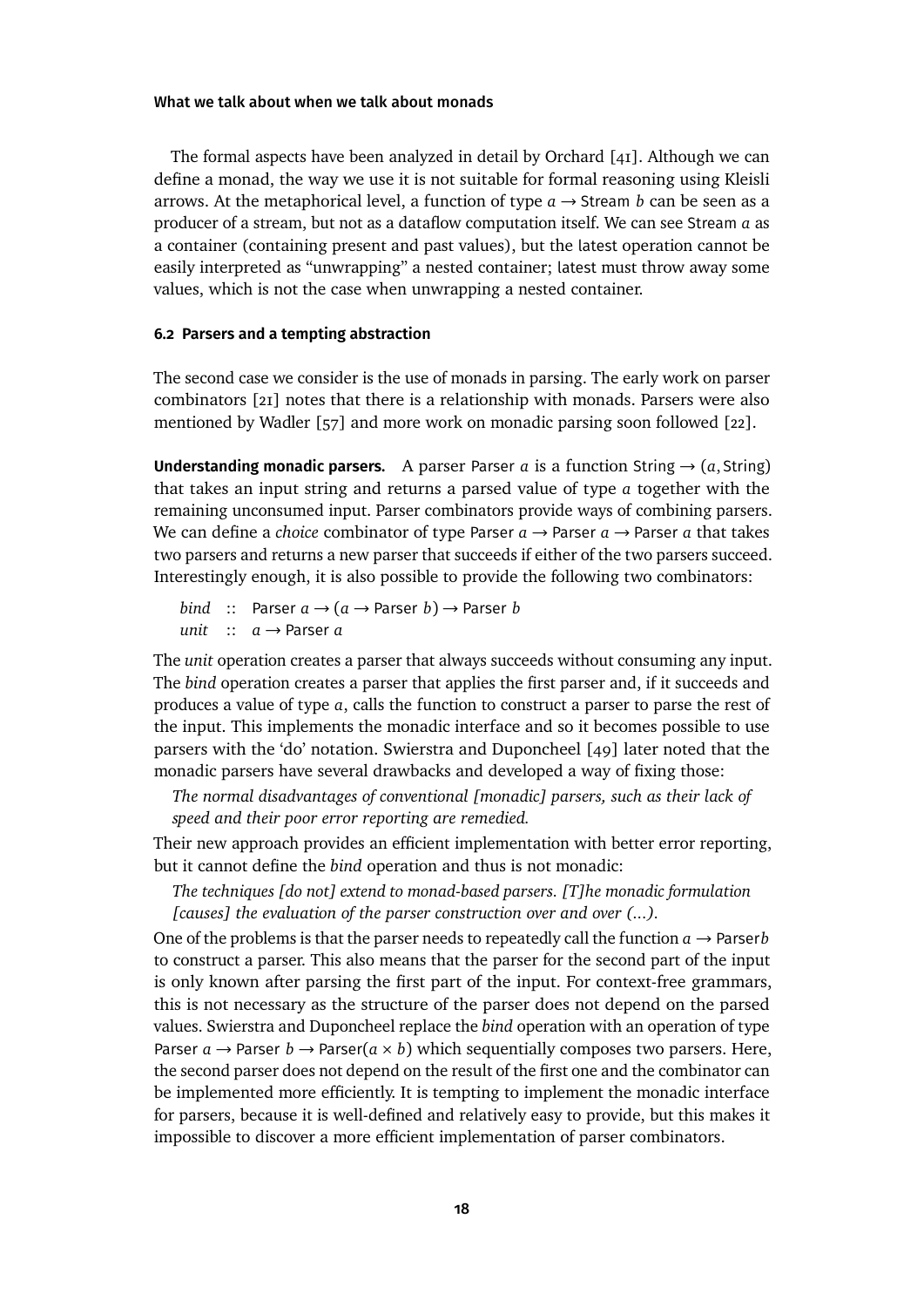**Rethinking the use of monads.** How could the understanding of cognitive and social aspects of monads prevente the undesirable use of monads in this case? There are two possible answers. First, the social side of monads explains why monads are a tool that one might want to use without considering whether it is needed. The *bind* combinator in the early papers was not necessarily useful, but it was implemented nevertheless, to show that parsers form a monad. Thus, being aware of the Algol research programme might make us reconsider whether *bind* provides merely an interesting result at the formal level, or whether it is genuinely useful at the implementation level.

Second, we could imagine an understanding of monads that more strongly emphasizes the metaphorical level. Many of the standard, widely used monads fit one of the two metaphors we introduced in Section [2.4,](#page-7-0) but it is not obvious how to interpret parsers as either containers or as non-standard computations (or railway tracks). As noted earlier, the metaphors are not just useful for teaching. They capture the well-understood and tested use cases of monads.

# **6.3 Monad as the uninteresting part**

The last case of controversy about monads in computer science literature that we consider in this paper is the use of monads for concurrent and parallel programming. An example of work in this area is the Par monad  $\lceil 35 \rceil$ . The paper introduces a type Par *a* that represents a computation which may involve running work in parallel.

**Understanding parallel computations.** The Par monad represents a computation, so it fits with one of the monad metaphors. It also implements both of the operations required by a monad and the implementation satisfied the required laws:

\n
$$
\text{bind} \quad \text{::} \quad \text{Par } a \to (a \to \text{Par } b) \to \text{Par } b
$$
\n

\n\n $\text{unit} \quad \text{::} \quad a \to \text{Par } a$ \n

The *unit* operation creates a computation that immediately returns the given value. The *bind* operation sequentially composes the first computation with the one generated by the given function.

**Rethinking the use of monads.** An objection against using monad in this case is not that it is inappropriate, but that it is the least interesting thing about the abstraction. Monad provides a way of sequentially composing computations, but what really matters about Par *a* is what kind of parallelism and synchronization primitives it provides (forking and write-once shared variables). The title of the paper, "A monad for deterministic parallelism" [\[35\]](#page-22-7) might suggest that a monad is used for deterministic parallelism, but the parts of the abstraction that provide parallelism are everything *except* for the monadic part, which is there to allow sequential composition.

At the metaphorical level, we can see that the Par monad is a computation and we can also understand that sequencing is the least interesting part. The main purpose of the Par monad is to synchronize the complex system of railway tracks, rather than link them. This idea has been captured, for example, by the work on joinads [\[43\]](#page-23-3), which extends monads (and the MonadPlus type class [\[54\]](#page-24-4)) with the following operations: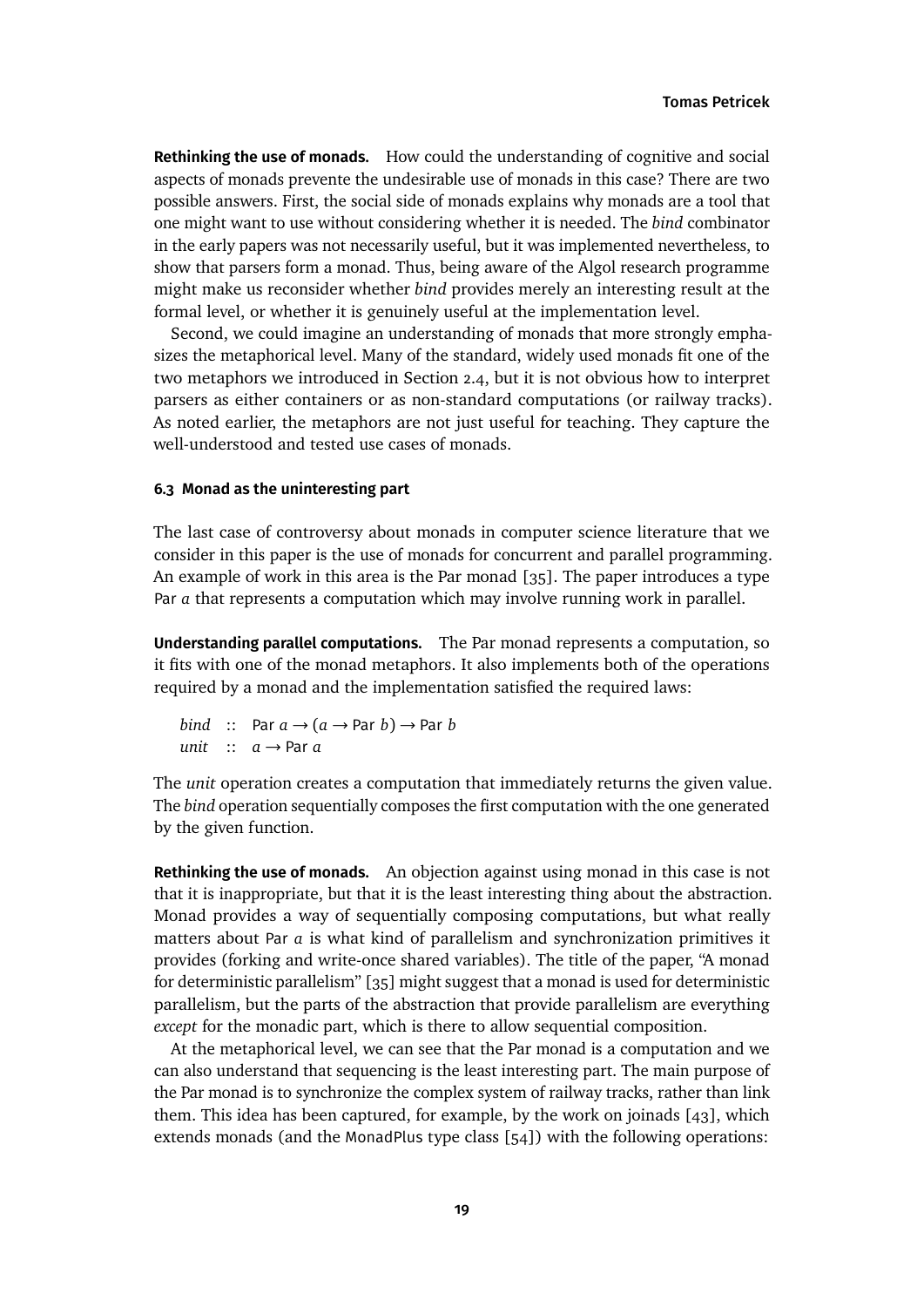*merge* ::  $m a \rightarrow m b \rightarrow m (a, b)$ *choose* ::  $m a \rightarrow m a \rightarrow m a$ 

The two operations provide additional way in which computations, or *railway tracks*, can be composed; *merge* joins two computations and returns a pair with both individual results and *choose* implements a non-deterministic choice.

Why is the rhetorical focus of the paper about the Par type on the monadic abstraction? This is, most likely, the result of the social side of monads. They are a topic of interest for the community (Section [5\)](#page-14-0) and they became a key tool of the purely functional research programme (Section [3.2\)](#page-9-0).

# **7 A case for wider understanding**

This paper looks at the programming concept of a monad from a wider, historical, philosophical and cognitive perspective. The method we use is to consider the meaning of a programming concept at three different levels: the *formal level* used for proving mathematical properties about the concept, the *implementation level* at which concepts are used for writing concrete code and the *metaphorical level* which is used for intuitive thinking and explaining the concept.

# **7.1 Future and related work**

The idea of treating programming concepts as entities consisting of multiple levels is not new. Turner and Angius [\[51\]](#page-23-14) treat programs as technical artifacts with two levels, one is a specification and function and the other is an implementation. Our analysis differs in that we look at *programming concepts* rather than programs as a whole and we separate the formal and intuitive aspects of the specification.

We briefly hinted how similar analysis might apply to other programming concepts such as types in Section [4.2,](#page-12-0) but we believe that doing an in-depth analysis of a number of other concepts can help us better understand how programming concepts evolve *in general*. For example, looking at types suggests that the interaction pattern between the three levels that we uncovered for monads is just one particular kind.

The other interesting problem is finding good ways of analysing individual levels. Theoretical computer science provides a rich set of resources for looking at the formal level. We also have ways of talking about the implementation level, but often do so indirectly via the formal level. For the metaphorical level, this paper referred to relevant work in cognitive sciences, but we believe there is much left to be done in understanding how we use metaphors when programming.

There are also numerous uses of monads that we were not able to cover in this paper such as the link between monads and aspect-oriented programming [\[6,](#page-21-15) [30\]](#page-22-15). This relationship might provide yet another metaphor for thinking about monads that is perhaps equally interesting as the two metaphors, containers and computations, presented in this paper.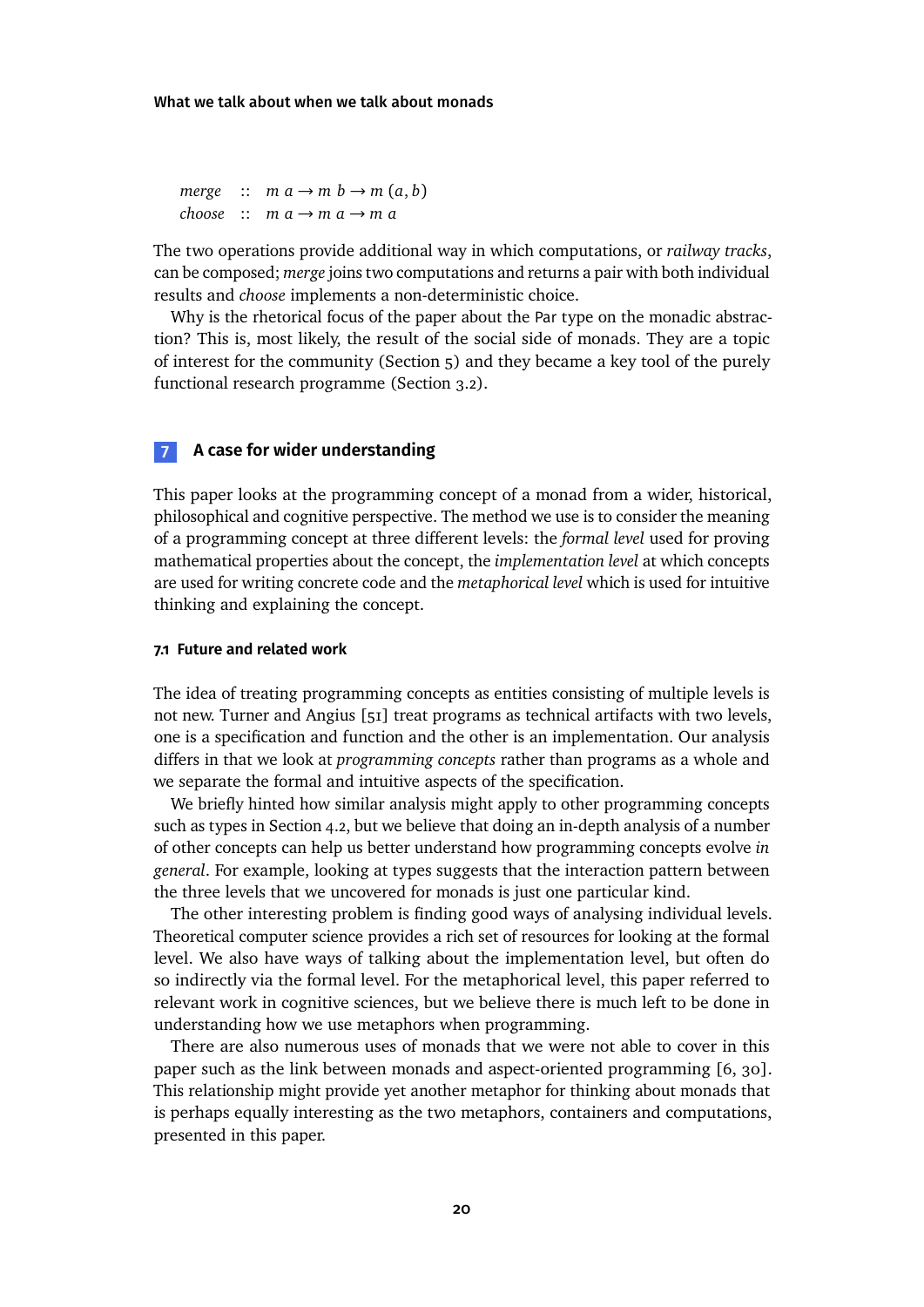# **7.2 Summary – What is a monad?**

The short answer to the question *"What is a monad?"* is that it is a monoid in the category of endofunctors or that it is a generic data type equipped with two operations that satisfy certain laws. This is correct, but it does not reveal an important bigger picture. This is because the question is wrong. In this paper, we aim to answer the right question, which is *"What do authors really say when they talk about monads?"*

Our answer situates monads within the disciplines of cognitive science, philosophy of science and mathematics. We looked at the metaphors that are used when teaching monads and discussed why these should be seen as an inherent part of the answer. We looked at how monads are used in academic research and in practice. This illustrates how programming concepts evolve and reveals interactions between the formal, implementation and metaphorical levels. In the case of monads, the formal definition remains stable, but our intuitive understanding of the concept and how we use it in programming changes over time.

Finally, we discussed why such broader understanding of programming concepts such as monads is useful. We looked at a number of cases, documented in the literature, where a monad was used in a way that was revised in later work. For each case, we suggested that a broader understanding of monads could help the original authors to avoid the issues discovered later.

**Acknowledgements** The anonymous reviewers provided fantastic feedback that helped me to better frame the paper and significantly improve many of the important sections. I would like to thank to fellow members of the Revolution & Beers Cambridge group, namely Dominic Orchard, Sam Aaron, Antranig Basman and Stephen Kell. I would also like to thank to Giacomo Citi for a QuickCheck reference and Torsten Grust for numerous corrections. This work was in part supported by The Alan Turing Institute under the EPSRC grant EP/N510129/1.

### **References**

- <span id="page-20-0"></span>[1] Carsen Berger. *On some aspects of the theory of monads*. Online at [http://www.](http://www.math.uchicago.edu/~may/VIGRE/VIGRE2011/REUPapers/Berger.pdf) [math.uchicago.edu/~may/VIGRE/VIGRE2011/REUPapers/Berger.pdf](http://www.math.uchicago.edu/~may/VIGRE/VIGRE2011/REUPapers/Berger.pdf). 2011.
- <span id="page-20-2"></span>[2] Aditya Bhargava. *Functors, applicatives, and monads in pictures*. Online at [http://adit.io/posts/2013- 04- 17- functors, \\_applicatives, \\_and\\_monads\\_in\\_](http://adit.io/posts/2013-04-17-functors,_applicatives,_and_monads_in_pictures.html) [pictures.html](http://adit.io/posts/2013-04-17-functors,_applicatives,_and_monads_in_pictures.html). 2013.
- <span id="page-20-4"></span>[3] Alan Blackwell and Thomas Green. "Notational systems–the cognitive dimensions of notations framework". In: *HCI models, theories, and frameworks: toward an interdisciplinary science. Morgan Kaufmann* (2003). doi: [10.1.1.154.4839](https://doi.org/10.1.1.154.4839).
- <span id="page-20-3"></span>[4] Koen Claessen. "A Poor Man's Concurrency Monad". In: *J. Funct. Program.* 9.3 (May 1999), pages 313-323. ISSN: 0956-7968. DOI: [10.1017/S0956796899003342](https://doi.org/10.1017/S0956796899003342).
- <span id="page-20-1"></span>[5] Haskell Brooks Curry. *Outlines of a formalist philosophy of mathematics*. Vol-ume 3. Elsevier, 1951. doi: [10.1111/j.1746-8361.1953.tb01104.x](https://doi.org/10.1111/j.1746-8361.1953.tb01104.x).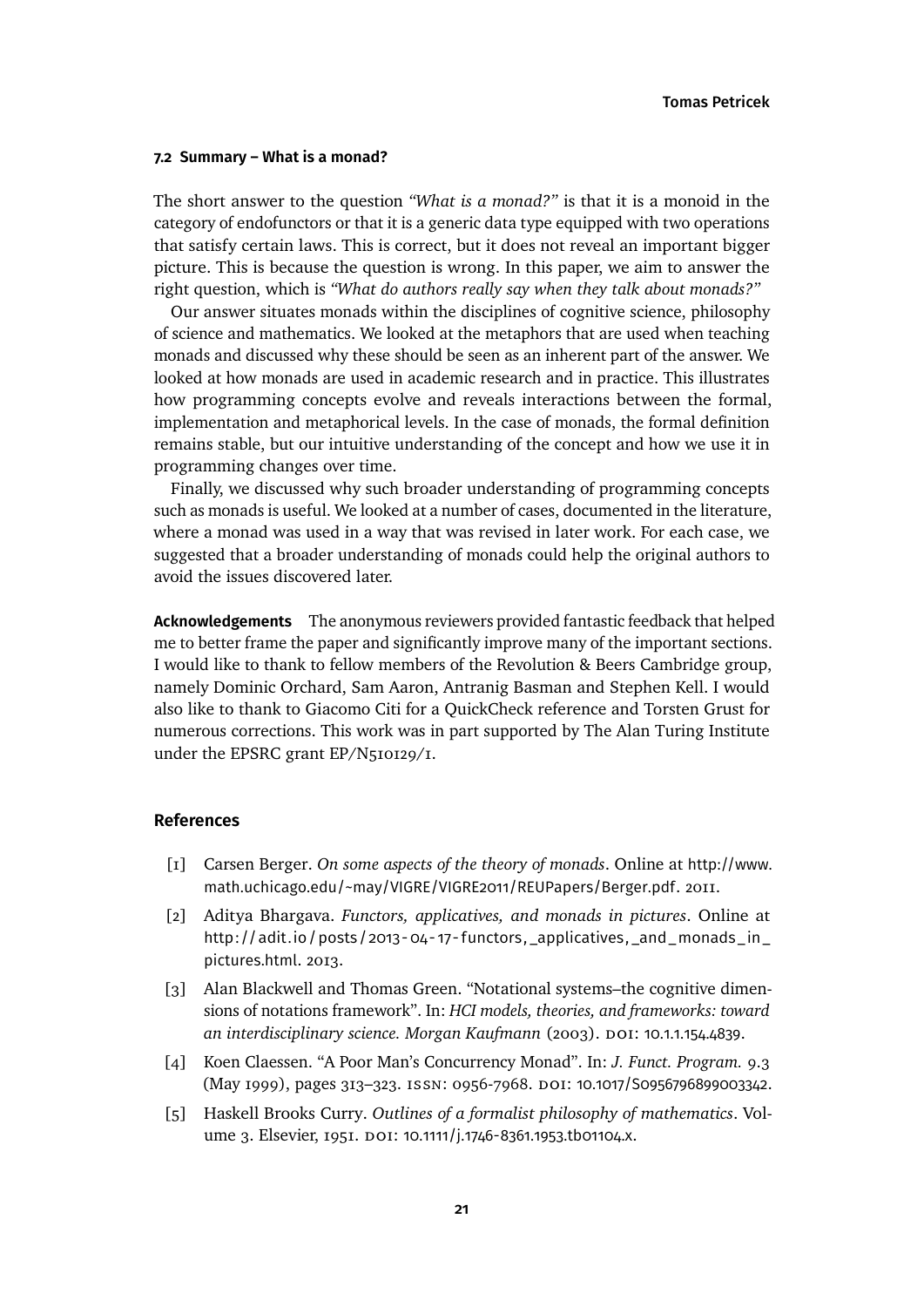- <span id="page-21-15"></span>[6] Wolfgang De Meuter. "Monads as a theoretical foundation for AOP". In: *International Workshop on Aspect-Oriented Programming*. Volume 97. 1997.
- <span id="page-21-9"></span>[7] Martin Erwig and Deling Ren. "Monadification of functional programs". In: *Sci. Comput. Program.* 52 (2004), pages 101–129. doi: [10.1016/j.scico.2004.03.004](https://doi.org/10.1016/j.scico.2004.03.004).
- <span id="page-21-1"></span>[8] James H. Fetzer. "Program verification: the very idea". In: *Commun. ACM* 31.9 (Sept. 1988), pages 1048-1063. ISSN: 0001-0782. DOI: [10.1145/48529.48530](https://doi.org/10.1145/48529.48530).
- <span id="page-21-12"></span>[9] Paul Feyerabend. *Against Method*. Verso, 1993. isbn: 9780860916468.
- <span id="page-21-3"></span>[10] Cale Gibbard. *Monads as computation*. Online at [https: //wiki.haskell.org /](https://wiki.haskell.org/Monads_as_computation) [Monads\\_as\\_computation](https://wiki.haskell.org/Monads_as_computation). 2017.
- <span id="page-21-2"></span>[11] Cale Gibbard. *Monads as containers*. Online at [https://wiki.haskell.org/Monads\\_](https://wiki.haskell.org/Monads_as_containers) [as\\_containers](https://wiki.haskell.org/Monads_as_containers). 2017.
- <span id="page-21-7"></span>[12] Jeremy Gibbons. "Comprehending ringads". In: *A List of Successes That Can Change the World*. Springer, 2016, pages 132–151.
- <span id="page-21-8"></span>[13] Jeremy Gibbons and Ralf Hinze. "Just Do It: Simple Monadic Equational Reasoning". In: *SIGPLAN Not.* 46.9 (Sept. 2011), pages 2-14. ISSN: 0362-1340. DOI: [10.1145/2034574.2034777](https://doi.org/10.1145/2034574.2034777).
- <span id="page-21-10"></span>[14] George Giorgidze, Torsten Grust, Nils Schweinsberg, and Jeroen Weijers. "Bringing back monad comprehensions". In: *ACM SIGPLAN Notices*. Volume 46. 12. ACM. 2011, pages 13–22. doi: [10.1145/2034675.2034678](https://doi.org/10.1145/2034675.2034678).
- <span id="page-21-0"></span>[15] Roger Godement. *Topologie algébrique et théorie des faisceaux*. Volume 13. Hermann Paris, 1958.
- <span id="page-21-11"></span>[16] Torsten Grust. "Monad comprehensions: a versatile representation for queries". In: *The Functional Approach to Data Management*. Springer, 2004, pages 288– 311. doi: [10.1007/978-3-662-05372-0\\_12](https://doi.org/10.1007/978-3-662-05372-0_12).
- <span id="page-21-13"></span>[17] Ian Hacking. *Representing and intervening: introductory topics in the philosophy of natural science*. Cambridge University Press, 1983. isbn: 9781107268159. doi: [0.1086/289248](https://doi.org/0.1086/289248).
- <span id="page-21-4"></span>[18] William L. Harrison. "The essence of multitasking". In: *Proceedings of the 11th International Conference on Algebraic Methodology and Software Technology*. AMAST'06. Springer-Verlag, 2006, pages 158–172. isbn: 3-540-35633-9. doi: [10.1007/11784180\\_14](https://doi.org/10.1007/11784180_14).
- <span id="page-21-5"></span>[19] Charles Antony Richard Hoare. "An axiomatic basis for computer programming". In: *Communications of the ACM* 12.10 (Oct. 1969), pages 576–580. issn: 0001- 0782. DOI: [10.1145/363235.363259](https://doi.org/10.1145/363235.363259).
- <span id="page-21-6"></span>[20] Charles Antony Richard Hoare, Ian J. Hayes, He Jifeng, Carol C Morgan, A William Roscoe, Jeff W. Sanders, I Holm Sorensen, J. Michael Spivey, and Bernard A Sufrin. "Laws of programming". In: *Communications of the ACM* 30.8 (1987), pages 672-686. DOI: [10.1145/27651.27653](https://doi.org/10.1145/27651.27653).
- <span id="page-21-14"></span>[21] Graham Hutton. "Higher-order functions for parsing". In: *Journal of functional programming* 2.3 (1992), pages 323–343. doi: [10.1017/S0956796800000411](https://doi.org/10.1017/S0956796800000411).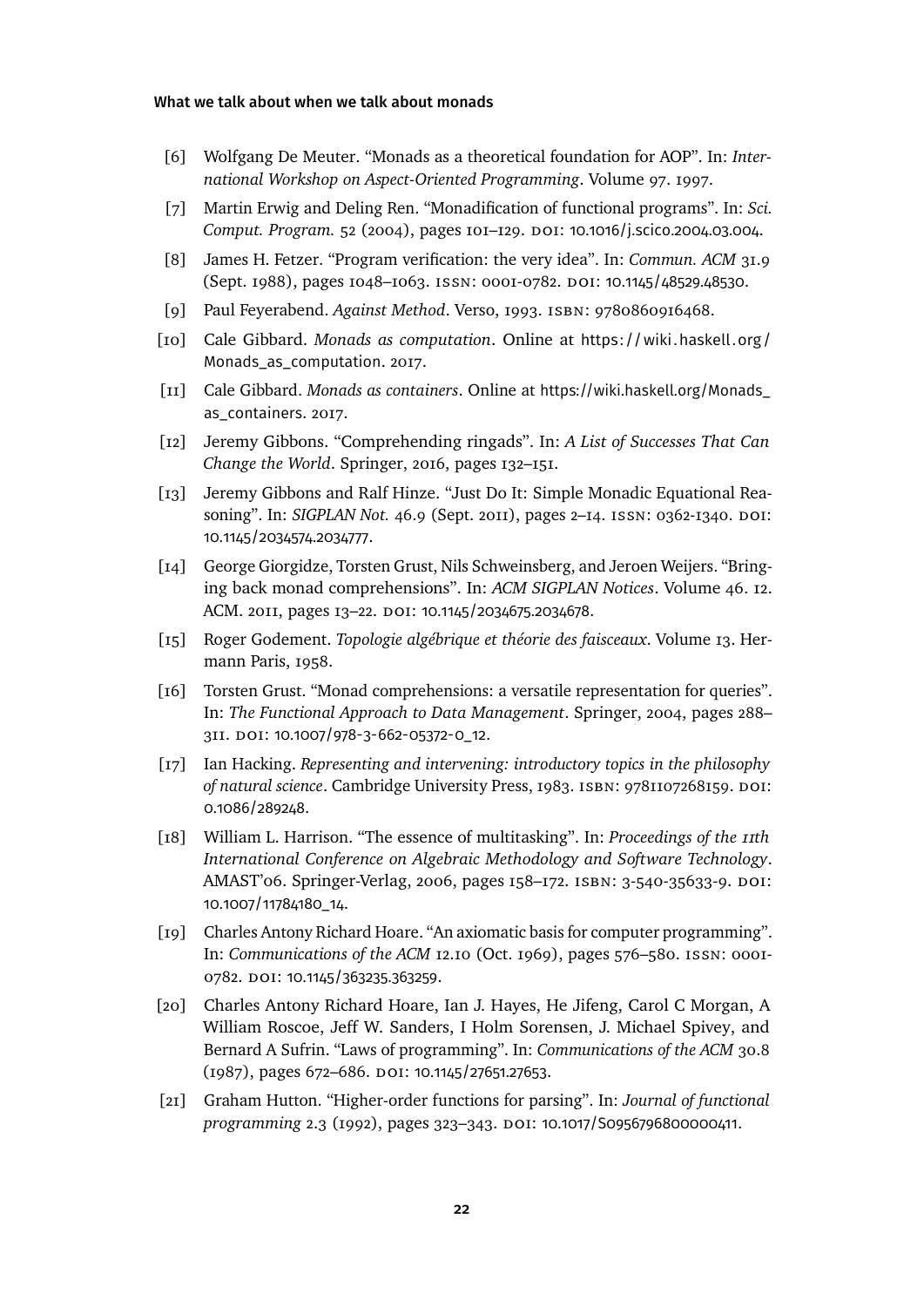- <span id="page-22-6"></span>[22] Graham Hutton and Erik Meijer. "Monadic parser combinators". In: NOTTCS-TR-96-4 (1996). Available at [http://www.cs.nott.ac.uk/Department/Staff/gmh/](http://www.cs.nott.ac.uk/Department/Staff/gmh/monparsing.ps) [monparsing.ps](http://www.cs.nott.ac.uk/Department/Staff/gmh/monparsing.ps). DOI: [10.1.1.2.4159](https://doi.org/10.1.1.2.4159).
- <span id="page-22-0"></span>[23] James Iry. *A brief, incomplete, and mostly wrong history of programming languages*. Online at [http://james-iry.blogspot.co.uk/2009/05/brief-incomplete](http://james-iry.blogspot.co.uk/2009/05/brief-incomplete-and-mostly-wrong.html)[and-mostly-wrong.html](http://james-iry.blogspot.co.uk/2009/05/brief-incomplete-and-mostly-wrong.html). 2009.
- <span id="page-22-13"></span>[24] Stephen Kell. "In search of types". In: *Proceedings of the 2014 ACM International Symposium on New Ideas, New Paradigms, and Reflections on Programming & Software*. ACM. 2014, pages 227–241. doi: [10.1145/2661136.2661154](https://doi.org/10.1145/2661136.2661154).
- <span id="page-22-9"></span>[25] Thomas S. Kuhn. *The structure of scientific revolutions*. Chicago: University of Chicago Press, 1970.
- <span id="page-22-12"></span>[26] Imre Lakatos. *Proofs and Refutations: The Logic of Mathematical Discovery*. Cambridge philosophy classics. Cambridge University Press, 1976. ISBN: 9780521290388.
- <span id="page-22-10"></span>[27] Imre Lakatos. *The methodology of scientific research programmes*. Cambridge: Cambridge University Press, 1978.
- <span id="page-22-5"></span>[28] George Lakoff and Mark Johnson. *Metaphors We Live By*. The University of Chicago Press, 1980.
- <span id="page-22-4"></span>[29] George Lakoff and Rafael E Núñez. *Where mathematics comes from: How the embodied mind brings mathematics into being*. Basic Books, 2000.
- <span id="page-22-15"></span>[30] Ralf Lämmel. "Adding superimposition to a language semantics". In: *FOAL 2003 Proceedings*. 2003, page 65.
- <span id="page-22-8"></span>[31] Ralf Lämmel. "Reuse by Program Transformation". In: *Selected papers from the 1st Scottish Functional Programming Workshop (SFP99*. Edited by Philip W. Trinder, Greg Michaelson, and Hans-Wolfgang Loidl. Volume 1. Trends in Functional Programming. Intellect, 2000, pages 144–153. isbn: 1-84150-024-0.
- <span id="page-22-1"></span>[32] Saunders Mac Lane. *Categories for the working mathematician*. Volume 5. Springer Science & Business Media, 2013.
- <span id="page-22-3"></span>[33] Donald A MacKenzie. *Mechanizing proof: computing, risk, and trust*. MIT Press, 2004.
- <span id="page-22-2"></span>[34] Ernie Manes. "Monads of sets". In: edited by M. Hazewinkel. Volume 3. Hand-book of Algebra Supplement C. North-Holland, 2003, pages 67-153. DOI: [10.](https://doi.org/10.1016/S1570-7954(03)80059-1) [1016/S1570-7954\(03\)80059-1](https://doi.org/10.1016/S1570-7954(03)80059-1).
- <span id="page-22-7"></span>[35] Simon Marlow, Ryan Newton, and Simon Peyton Jones. "A monad for deterministic parallelism". In: *ACM SIGPLAN Notices* 46.12 (2012), pages 71-82. DOI: [10.1145/2034675.2034685](https://doi.org/10.1145/2034675.2034685).
- <span id="page-22-14"></span>[36] Simone Martini. "Several types of types in programming languages". In: *International Conference on History and Philosophy of Computing*. Springer. 2015, pages 216-227. DOI: [10.1007/978-3-319-47286-7\\_15](https://doi.org/10.1007/978-3-319-47286-7_15).
- <span id="page-22-11"></span>[37] Erik Meijer. "There is no impedance mismatch: language integrated query in Visual Basic 9". In: *OOPSLA Companion*. 2006, pages 710–711.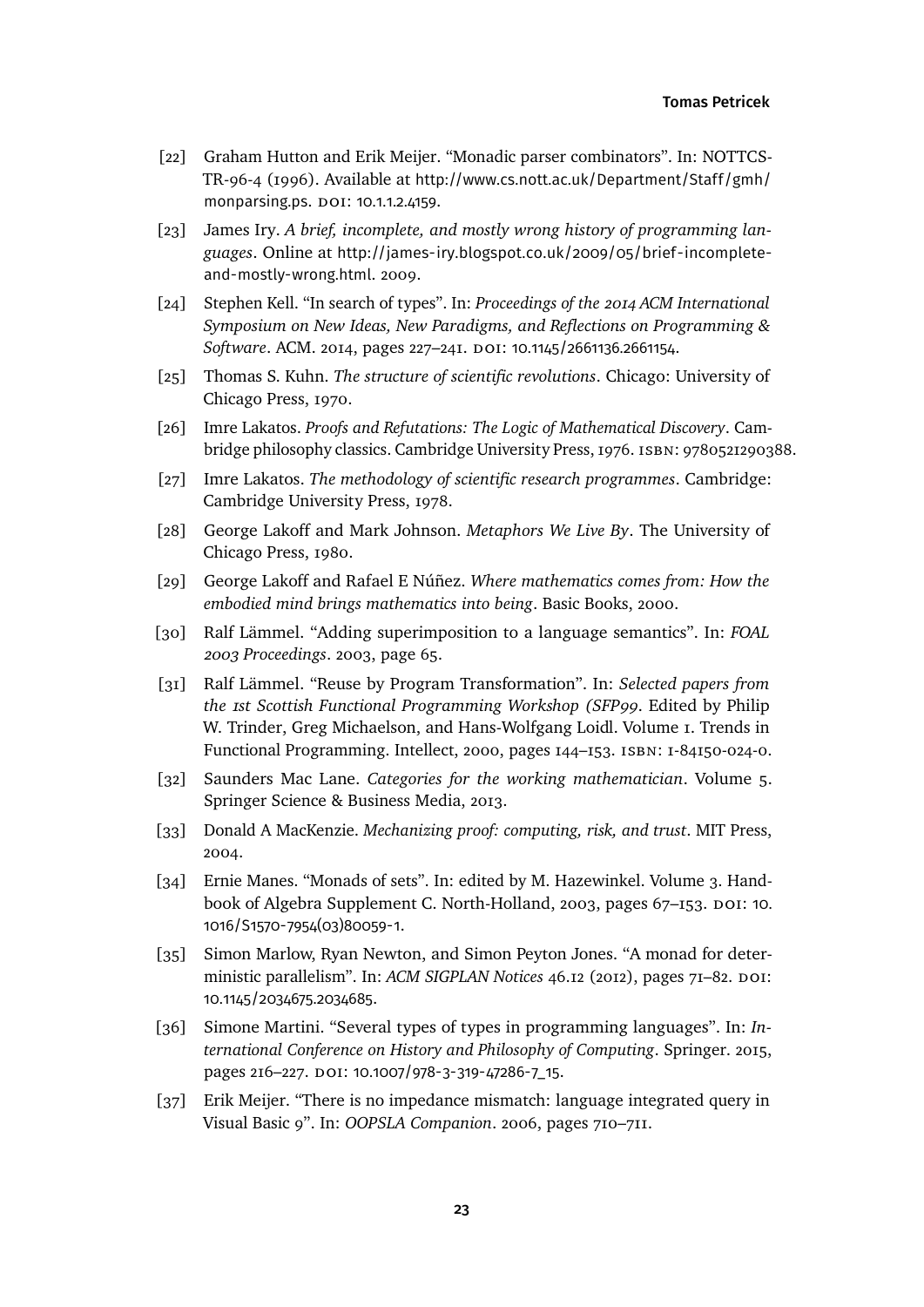- <span id="page-23-0"></span>[38] Eugenio Moggi. "Notions of computation and monads". In: *Information and computation* 93.1 (1991), pages 55–92. doi: [10.1016/0890-5401\(91\)90052-4](https://doi.org/10.1016/0890-5401(91)90052-4).
- <span id="page-23-2"></span>[39] Alan Mycroft, Dominic Orchard, and Tomas Petricek. "Effect systems revisited – control-flow algebra and semantics". In: *Semantics, Logics, and Calculi*. Springer, 2016, pages 1–32. doi: [10.1007/978-3-319-27810-0\\_1](https://doi.org/10.1007/978-3-319-27810-0_1).
- <span id="page-23-8"></span>[40] Russell O'Connor. *IO is not a monad*. Online at [http://r6.ca/blog/20110520T](http://r6.ca/blog/20110520T220201Z.html) [220201Z.html](http://r6.ca/blog/20110520T220201Z.html). 2011.
- <span id="page-23-12"></span>[41] Dominic Orchard. *Should I use a monad or a comonad*. Online at [https://pdfs.](https://pdfs.semanticscholar.org/bec6/a964.pdf) [semanticscholar.org/bec6/a964.pdf](https://pdfs.semanticscholar.org/bec6/a964.pdf). 2012.
- <span id="page-23-11"></span>[42] Tomas Petricek. "Against a universal definition of 'Type'". In: *2015 ACM International Symposium on New Ideas, New Paradigms, and Reflections on Programming and Software (Onward!)* ACM. 2015, pages 254–266. doi: [10.1145/2814228.](https://doi.org/10.1145/2814228.2814249) [2814249](https://doi.org/10.1145/2814228.2814249).
- <span id="page-23-3"></span>[43] Tomas Petricek, Alan Mycroft, and Don Syme. "Extending monads with pattern matching". In: *ACM SIGPLAN Notices*. Volume 46. 12. ACM. 2011, pages 1–12. doi: [10.1145/2096148.2034677](https://doi.org/10.1145/2096148.2034677).
- <span id="page-23-5"></span>[44] Tomas Petricek and Don Syme. "The F# computation expression zoo". In: *International Symposium on Practical Aspects of Declarative Languages*. Springer. 2014, pages 33-48. DOI: [10.1007/978-3-319-04132-2\\_3](https://doi.org/10.1007/978-3-319-04132-2_3).
- <span id="page-23-6"></span>[45] Simon L Peyton Jones and Philip Wadler. "Imperative functional programming". In: *Proceedings of the 20th ACM SIGPLAN-SIGACT symposium on Principles of programming languages*. ACM. 1993, pages 71–84. doi: [10.1145/158511.158524](https://doi.org/10.1145/158511.158524).
- <span id="page-23-4"></span>[46] Mark Priestley. *A Science of Operations - Machines, Logic and the Invention of Programming*. History of Computing. Springer, 2011, pages I–IX, 1–341. isbn: 978-1-84882-555-0.
- <span id="page-23-10"></span>[47] Michael Snoyman. "Warp: A Haskell web server". In: *IEEE Internet Computing* 15.3 (2011), pages 81–85. doi: [10.1109/MIC.2011.70](https://doi.org/10.1109/MIC.2011.70).
- <span id="page-23-1"></span>[48] Mike Spivey. "A functional theory of exceptions". In: *Science of Computer Programming* 14.1 (1990), pages 25–42.
- <span id="page-23-13"></span>[49] S Doaitse Swierstra and Luc Duponcheel. "Deterministic, error-correcting combinator parsers". In: *International School on Advanced Functional Programming*. Springer. 1996, pages 184–207.
- <span id="page-23-9"></span>[50] Don Syme, Tomas Petricek, and Dmitry Lomov. "The F# asynchronous programming model". In: *Practical Aspects of Declarative Languages* (2011), pages 175– 189.
- <span id="page-23-14"></span>[51] Raymond Turner and Nicola Angius. "The Philosophy of Computer Science". In: *The Stanford Encyclopedia of Philosophy*. Edited by E. N. Zalta. January 2017 ed. 2017. URL: <https://plato.stanford.edu/entries/computer-science/>.
- <span id="page-23-7"></span>[52] Unattributed. *Do notation considered harmful*. Online at [https://wiki.haskell.](https://wiki.haskell.org/Do_notation_considered_harmful) [org/Do\\_notation\\_considered\\_harmful](https://wiki.haskell.org/Do_notation_considered_harmful). 2017.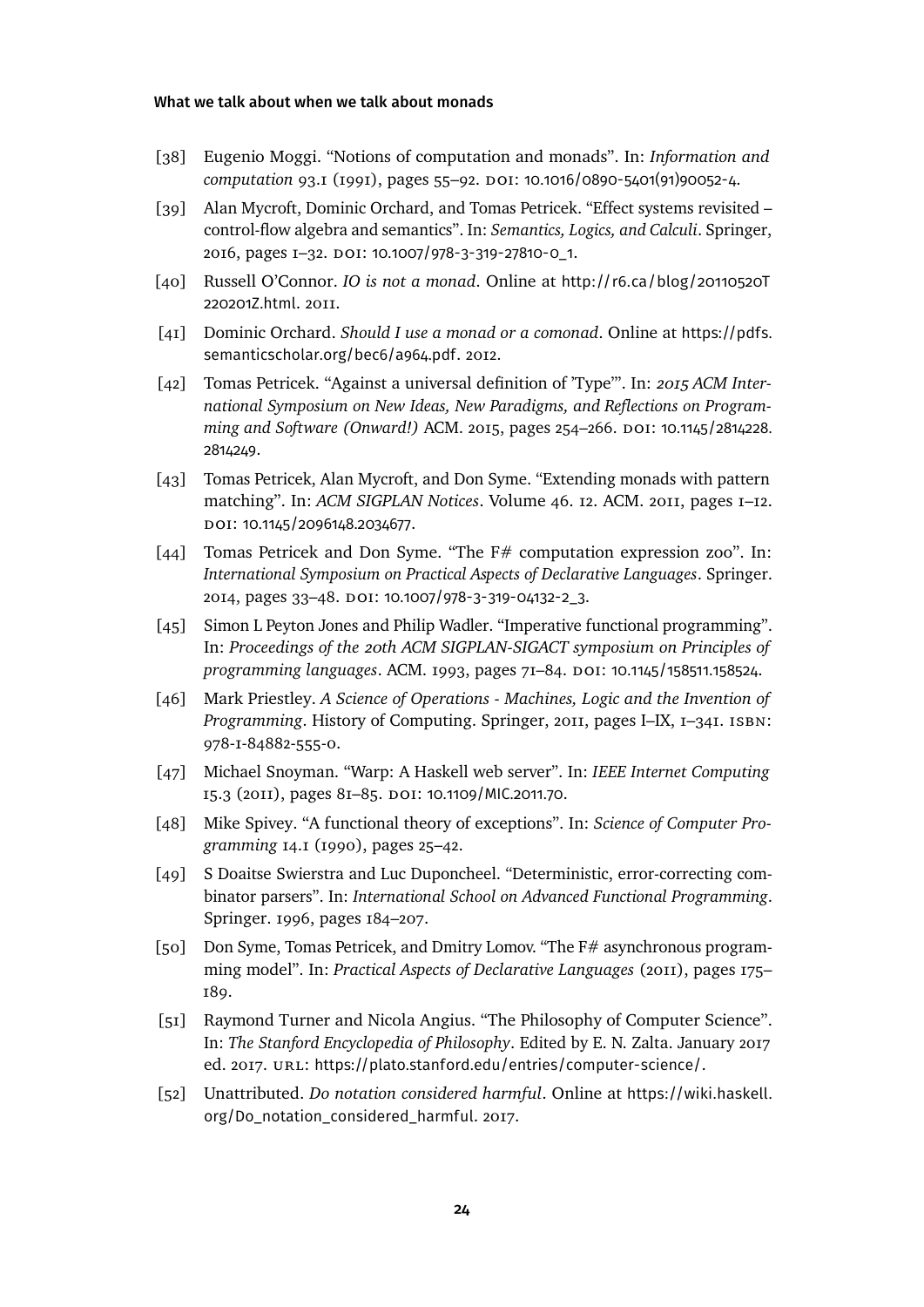- <span id="page-24-6"></span>[53] Unattributed. *Monad tutorials timeline*. Online at [https://wiki.haskell.org/](https://wiki.haskell.org/Monad_tutorials_timeline) [Monad\\_tutorials\\_timeline](https://wiki.haskell.org/Monad_tutorials_timeline). 2017.
- <span id="page-24-4"></span>[54] Tarmo Uustalu. "A divertimento on MonadPlus and nondeterminism". In: *Journal of Logical and Algebraic Methods in Programming* 85.5 (2016), pages 1086– 1094. DOI: [10.1016/j.jlamp.2016.06.004](https://doi.org/10.1016/j.jlamp.2016.06.004).
- <span id="page-24-8"></span>[55] Tarmo Uustalu and Varmo Vene. "The essence of dataflow programming". In: *Central European Functional Programming School*. Springer. 2005, pages 135– 167. doi: [10.1007/11575467\\_2](https://doi.org/10.1007/11575467_2).
- <span id="page-24-7"></span>[56] William Wadge. "Monads and intensionality". In: *International Symposium on Lucid and Intensional Programming*. Volume 95. 1995.
- <span id="page-24-0"></span>[57] Philip Wadler. "Comprehending monads". In: *Proceedings of the 1990 ACM* conference on LISP and functional programming. ACM. 1990, pages 61-78. DOI: [10.1145/91556.91592](https://doi.org/10.1145/91556.91592).
- <span id="page-24-1"></span>[58] Philip Wadler. "Monads for functional programming". In: *International School on Advanced Functional Programming*. Springer. 1995, pages 24–52. isbn: 3- 540-59451-5.
- <span id="page-24-5"></span>[59] Philip Wadler and Stephen Blott. "How to make ad-hoc polymorphism less ad hoc". In: *Proceedings of the 16th ACM SIGPLAN-SIGACT symposium on Principles of programming languages*. ACM. 1989, pages 60–76. doi: [10.1145/75277.75283](https://doi.org/10.1145/75277.75283).
- <span id="page-24-3"></span>[60] Scott Wlaschin. *Railway oriented programming*. Online at [https://fsharpforfuna](https://fsharpforfunandprofit.com/rop/) [ndprofit.com/rop/](https://fsharpforfunandprofit.com/rop/). 2014.
- <span id="page-24-2"></span>[61] Brent Yorgey. *Abstraction, intuition, and the "monad tutorial fallacy"*. Online at [https://byorgey.wordpress.com/2009/01/12/abstraction-intuition-and-the](https://byorgey.wordpress.com/2009/01/12/abstraction-intuition-and-the-monad-tutorial-fallacy/)[monad-tutorial-fallacy/](https://byorgey.wordpress.com/2009/01/12/abstraction-intuition-and-the-monad-tutorial-fallacy/). 2009.